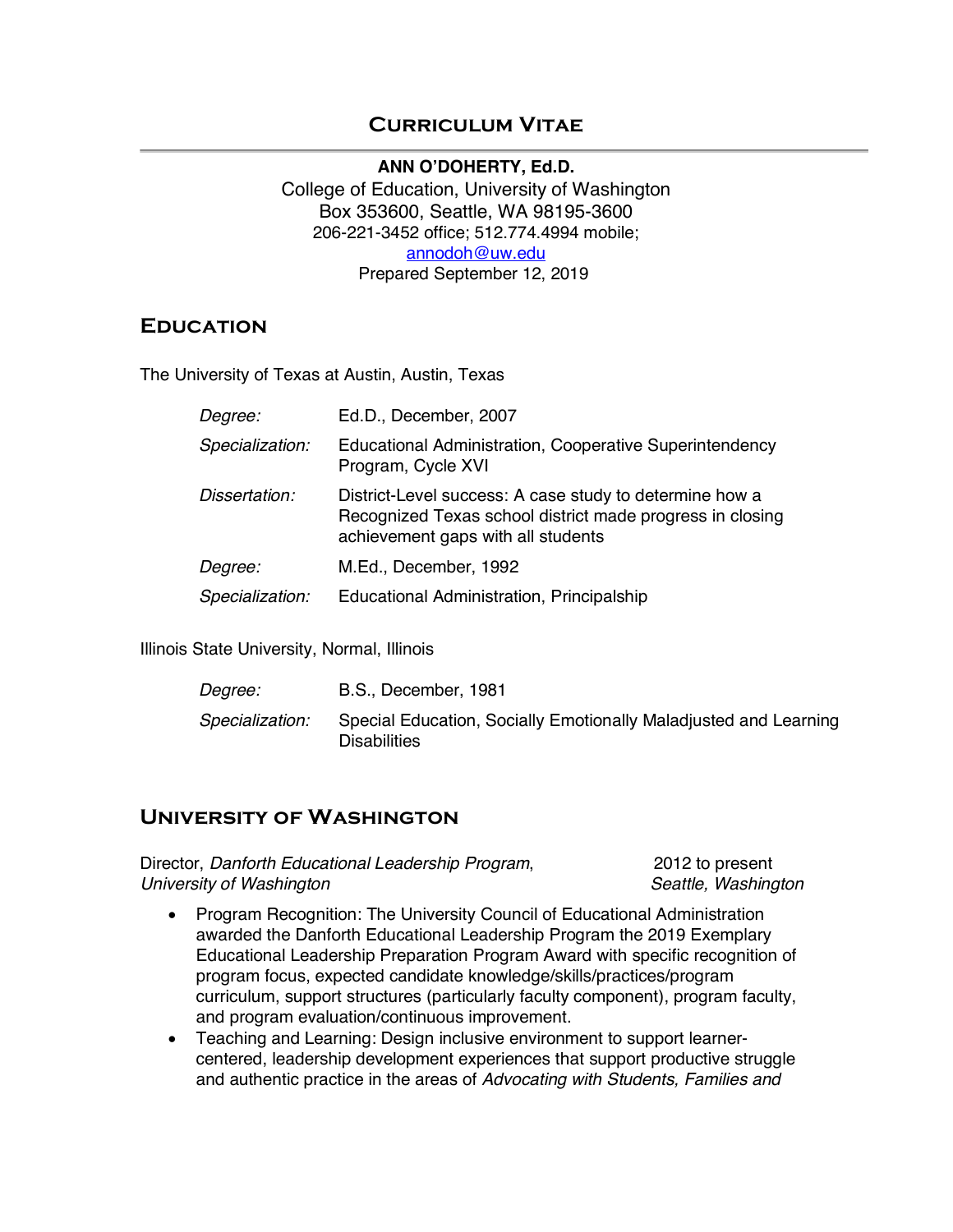*Communities as a Culturally Responsive Leader, Driving Improvement through Inquiry and Shaping Culture and Leading Change*.

- Curriculum Design: Lead curriculum and program redesign and ongoing refinement to prepare equity-driven, learning focused, highly collaborative school and district leaders. Engaged with national, state, district, school and university partners to identify six core competencies, align with national and state standards, develop exit performance standards, and integrate coursework and field-based learning to create the nation's first principal preparation program that supports its graduates with a performance guarantee.
- Program Coherence: Marshal the collective capacity of all Danforth instructors through an annual instructors retreat and quarterly meetings that have resulted in the development of the Danforth At-A-Glance – a matrix of topics by month by module that aides in integration of content; a program and course instructor survey to gather quarterly feedback that informs course and program improvement; and designation by course of when and how learning experiences are deployed and students are assessed for critical knowledge and application of skills through authentic products and practice.
- Recruitment & Selection: Designed marketing campaign, crafted targeted recruitment plans and deployed rigorous selection processes that have led to increased numbers of candidates applying to the program (33 in 2012 to at least 48 for the past five years), increased cohort size (23 in 2012 to an average of 28 over past five years), increased percentages of leaders of color graduating and serving in school and district leadership roles from 30% in 2012 to at least 42% for each of the past three cohorts.
- Fiscal and Resource Stewardship: Generate over \$600,000 in annual budget funds from student tuition and fees to support all instructional and operational costs of this self-sustaining program. Since 2012, have ended every year with positive revenue balance which is then shared with the College of Education to support fiscal needs.
- Talent Development: Enhance graduate student learning through the recruitment, selection, development and support of teaching associates, retreat facilitators and Danforth Internship Advocates. Quarterly meetings with advocates have resulted in development of Internship At-A-Glance – a monthly calendar of expectations associated with internship expectations; Internship Guide that details intern, Advocate and mentor responsibilities and a cohesive system of individual internship learning plans, mid-year formative and end-of-year summative internship evaluation aligned to state standards and the Danforth Core Competencies. 100% of past seven cohorts have completed all internship requirements.
- Partnership Development: Nurture and expand purposeful partnerships with area school districts with over 50 school and district partners contributing annually to recruitment, selection and ongoing cohort learning experiences.
- Community Engagement: Cultivate engagement and maintain connection with nearly 750 alumni. Engage alumni to support program improvement through focus groups and surveys. Support strong reputation of program by regularly highlighting alumni accomplishments through social media, College of Education communications and other avenues.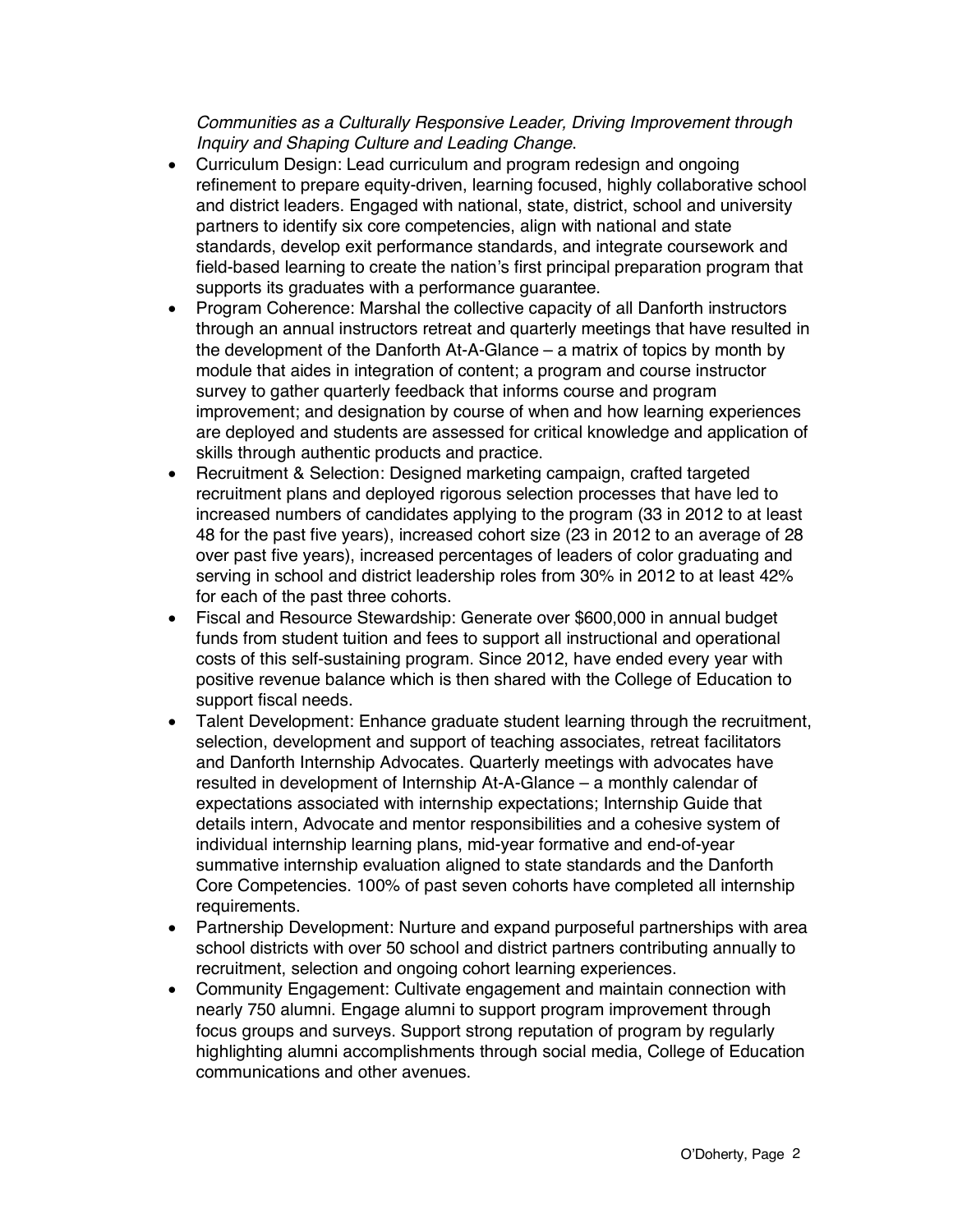- Post Program Support: Instituted after-graduation coaching program to provide program supported, one-to-one coaches for graduates hired as principals or district directors within one year of program completion. Since 2014, 10 graduates have been served by Danforth Early Career Coaches and all 10 have been retained in their positions for two or more years.
- Program Outcomes: As a result of my focus on program redesign, exemplary candidate preparation and responsiveness to district partners, 100% of enrolled students have successfully completed all program requirements and been recommended for principal certification. The percentage of graduates selected for school and district leadership positions within one year of program completion has increased from 70% in 2012 to at least 90% for the past five cohorts.

#### Associate Dean of Professional Studies 2016 to 2018 *University of Washington Seattle, Washington*

- Supported the Dean in enacting the mission and vision of the College of Education. Contributed to organizational leadership, management, design and deployment of systems and processes impacting fiscal resources, human resources, academic planning and evaluation of outcomes.
- Served as liaison for Teacher Education, School Psychology, Principal, and Superintendent professional certificate programs that collectively serve about 270 graduate students annually.
- Facilitated the collaborative development and pilot of the College of Education Innovative Support Team to streamline approval of innovative programs and professional development offered by the College of Education.
- Served as point of contact with University of Washington Continuum College to ensure effective and efficient use of revenue resources to support the fiscal health of eleven fee-based (not state-funded) degree and certificate programs serving 300 undergraduate, graduate and non-credit participants with estimated annual gross revenue of \$7,220,000.
- Provided ongoing support to thirteen full-time senior lecturers. Contributed to the refinement of the Senior Lecturer Re-Appointment Process, development of the COE Senior Lecturer mentoring process and conceptualization of the Principal Lecturer promotion process. All of these processes have been in place for a year or more and have positively impacted senior lecturers.
- Represented the College of Education with a variety of national and state-level organizations including Washington Association of School Administrators, Association of Washington Principals, Washington Association of Colleges of Teacher Education and China 1 Million Strong.

| Principal Developer/Coach, Center for Educational Leadership, | 2015 to 2016        |
|---------------------------------------------------------------|---------------------|
| University of Washington                                      | Seattle, Washington |

Contributed to *Building Instructional Leadership for the Impact Evaluation of Support for Principals, Mathematica Policy Research, Inc. IES Grant*, a national study designed to research the impact of professional development on in-service principals. Co-developed and presented curriculum for treatment group of 50 in-service building-level principals.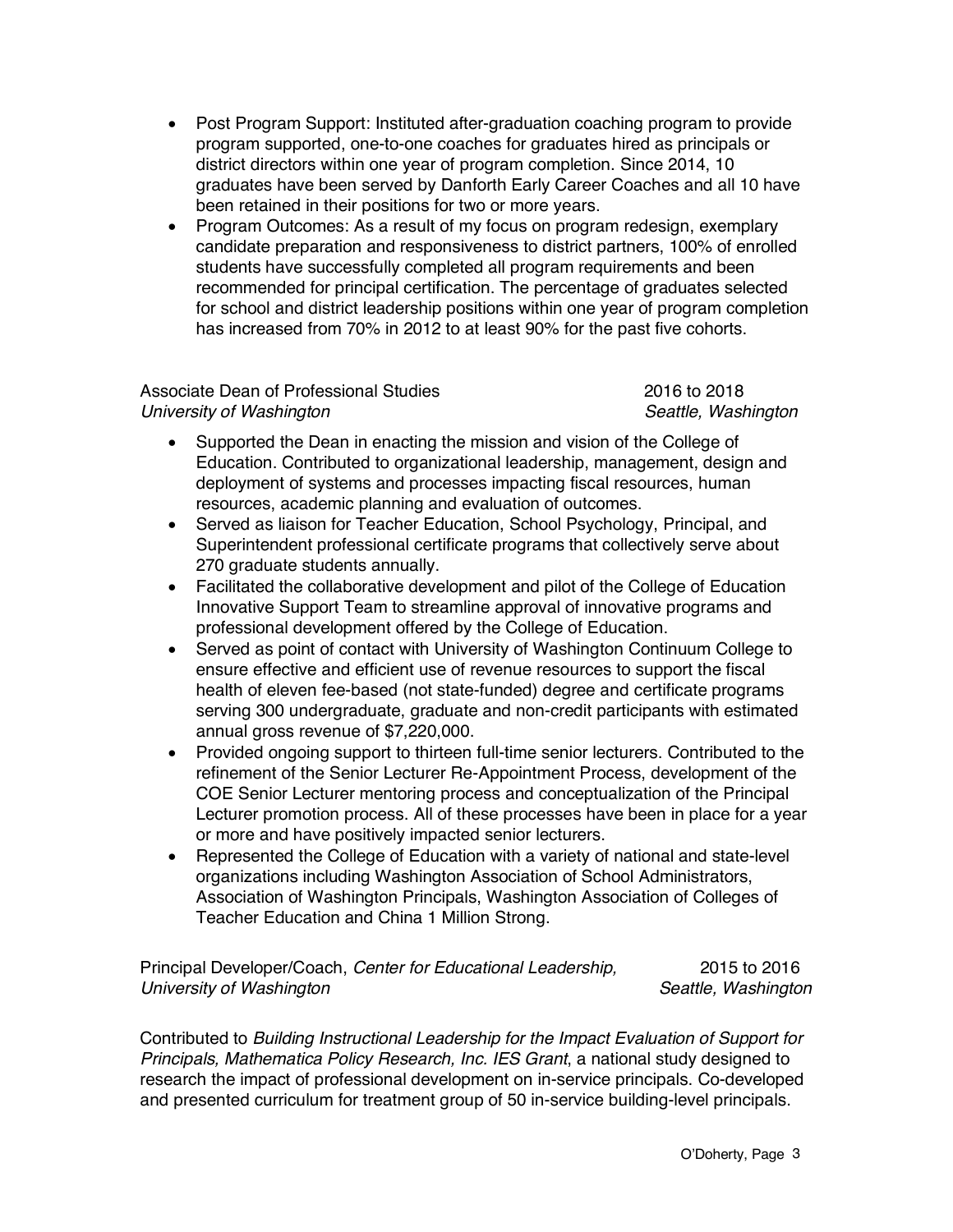Delivered eight additional days of training and 50 hours of individualized coaching to five designated school leaders. Documented and submitted reports to track evidence of impact on principal practice, teaching practice and student learning outcomes.

| Director, International Leadership Institute, | 2014 - 2017         |
|-----------------------------------------------|---------------------|
| University of Washington,                     | Seattle, Washington |

Developed and delivered an educational leadership program held in Seattle for two years, impacting 39 principal/teachers of the Comunidad de Madrid, Spain. Coordinated content development and delivery with ten UW COE instructors. Developed, directed and co-delivered instruction and school visits in Madrid, Spain. Oversaw the development and deployment of academic and cultural learning experiences designed to increase English language proficiency and deepen understanding of instructional leadership practices. In the year following each institute, conducted six interactive online classes/webinars with participants facilitating part of each session.

#### **Graduate Teaching: University of Washington**

- EDLPS 501 Introduction: Leadership Beyond the Classroom, College of Education, University of Washington (2013 to present). Co-design and deliver an opening weeklong, residential retreat and UW campus week to introduce students to educational leadership through identification of core values, approaches to conflict and examination of how culturally responsive leadership practices shape culture, support improved student learning and build instructional capacity.
- EDLPS 502 Leadership Core, College of Education, University of Washington (2012 to present). Design and deliver three learning modules taught across three quarters that includes Culturally Responsive Leadership. Graduate students examine how systemic, institutional and individual racism impacts individual and group learning outcomes. Students complete a racial identity development essay, conduct a review of culturally responsive curriculum and pedagogy and create an entry plan to serve as evidence of their development as an equity-driven, learning focused, highly collaborative leader.
- EDLPS 503 Leadership Core, College of Education, University of Washington (2013 to present). Design and deliver three learning modules taught across three quarters that includes Shaping Culture and Leading Change. Students analyze an organization's vision and mission and engage with school/district and community members to surface a variety of perspectives on the organization's culture. Students compose and present a Cultural Portrait to illustrate the culture of learning at their internship site.
- EDLPS 504 Leadership Core, College of Education, University of Washington (2013 to present). Design and deliver three learning modules taught across three quarters that includes Driving Improvement through inquiry. Students learn how to lead collaborative inquiry and work with a team at their internship site to identify a learning centered problem, examine associated teacher and leader practices, and use research to locate evidence-based practices to design a theory of action and action plan. Students report progress on improved practices and their own learning outcomes in a public Leadership in Action forum.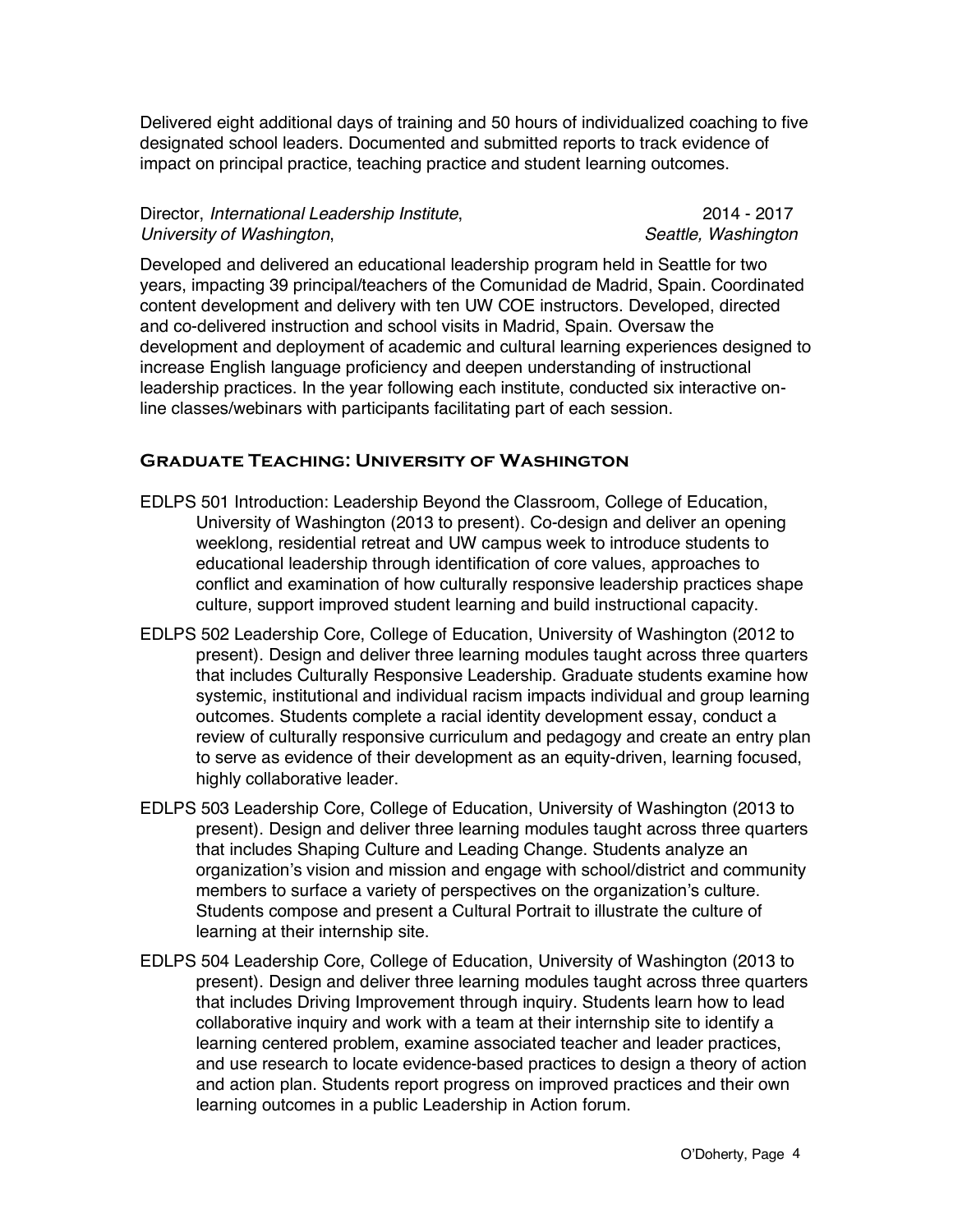- EDLPS 505, Transition to Leadership, College of Education, University of Washington (Spring/Summer 2015). Co-developed and delivered revised masters seminar course. Revised course has been delivered for four years and supports Danforth master's students to conduct research and crafting a final research paper.
- EDLPS 601, Internship, College of Education, University of Washington (2012 to present). Through weekly reflective seminar and individual advisement, support all Danforth students in selection of their internship site and on-site mentor, coordinate with UW Advocate to facilitate development and review of individual internship learning plans, documentation of required 1000 hour internship and successful completion of mandatory internship experiences.
- EDLPS 801 Practice Doctorate Project/Capstone, College of Education, University of Washington (2017 to 2018). Special Interest Group doctorate seminar that explored Leadership for Culturally Sustaining Organizations. SIG members conducted an original qualitative research study to learn how system-level leaders who identify as women of color or white women narrate the relationship between their identity, their context and their leadership for equity. Through a blind peer review process, the University Council of Educational Administration (UCEA), accepted two sessions that SIG members submitted and later presented at the 2018 research conference held in Houston, Texas.

# **University of Texas at Austin**

Clinical Assistant Professor 2008-2012 *Principalship Program, The University of Texas at Austin Austin, Texas*

Delivered innovative program coursework that included co-teaching initial twelve-credit summer sequence focused on anti-racist leadership and school-based inquiry through self-reflection and a student-directed collaborative study of an actual school site and delivery of a research report to campus and community members. Co-Authored and codirected \$3.3 million dollar US Department of Education grant. Supported development of 84 aspiring leaders. Over 70 percent of graduates assumed campus or district level leadership roles within one year of graduation.

Interim Director 2008-2009 *The University of Texas at Austin Principalship Program Austin, Texas*

Led university masters of education principalship program. Recruited and selected candidates through portfolio and application review and site visit teams consisting of university faculty, school district leaders and current graduate students. Secured instructors for courses. Conducted evaluations to inform delivery improvements. Coauthored and awarded \$3,300,000 five-year US Department of Education grant to develop 120 secondary school leaders for Dallas, Houston and Austin-area districts.

Deputy Director, US Department of Education, School Leadership Project 2006-2008 *Central Texas Leadership Development Alliance Grant, UT Austin Austin, Texas*

Directed \$3.6 million three-year grant to improve principal preparation through collaboration between the university and selected district partners. Coordinated all grant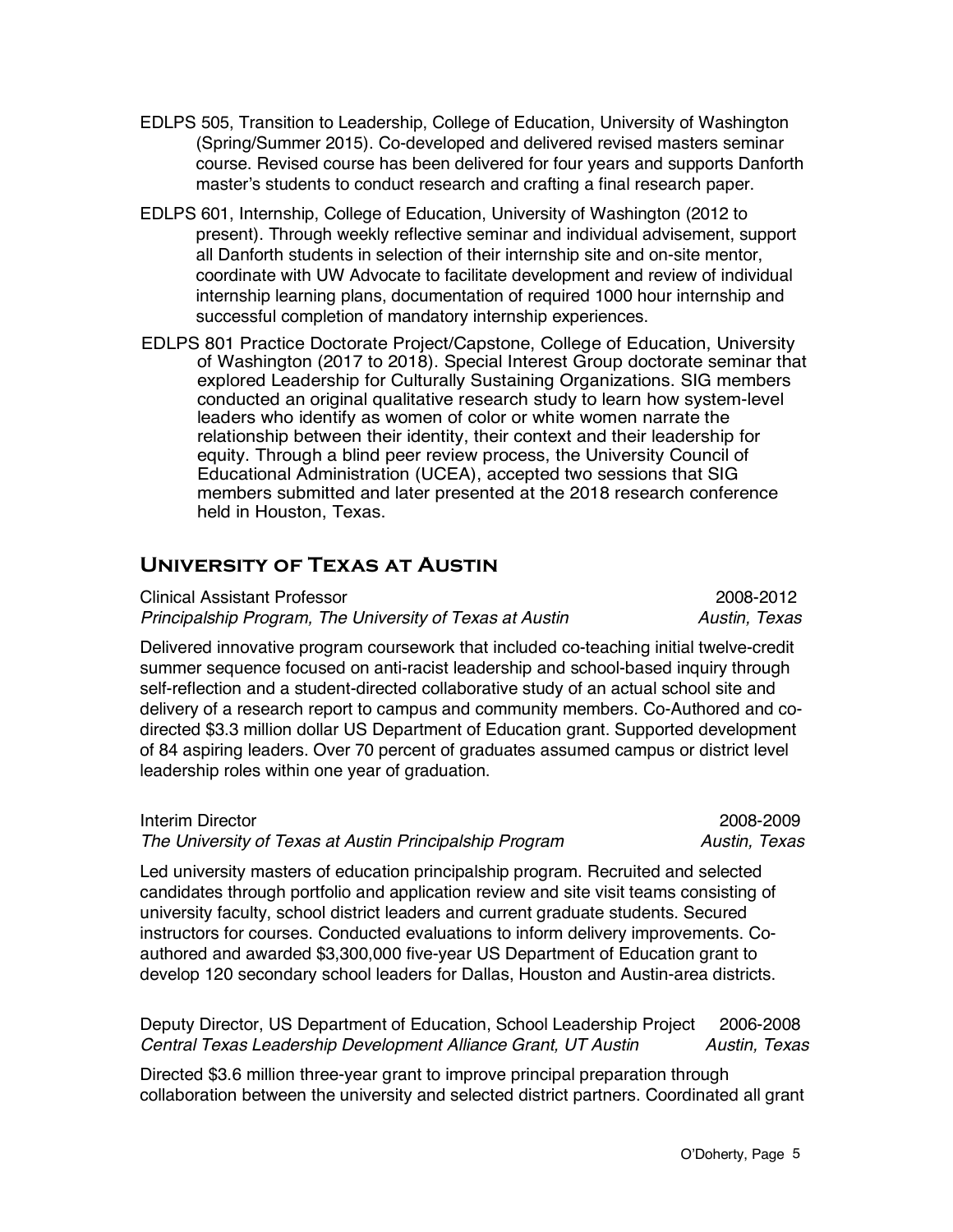activities that included development and delivery of seminars for area superintendents, creation and delivery of professional development for in-service school leaders and preparation program experiences for pre-service school leaders.

#### **Graduate Teaching: University of Texas at Austin**

- EDA 682H, Public School Administration, Department of Educational Administration, The University of Texas at Austin. (2008 to 2012). Co-designed and co-taught course focused on identify development and anti-racist educational leadership through the role of the school principal. In addition to other products, students composed a racial autobiography that examined what impact being a member of a socially constructed and defined race had had on their life and how these experiences and beliefs might influence their decisions and behaviors as an educational leader.
- EDA 683, Principalship, Department of Educational Administration, The University of Texas at Austin. (2008 to 2012). Co-designed and co-taught course for principalship students to collaboratively conduct an equity audit and organizational scan of an actual school site. Students analyzed and triangulated findings from interviews, analysis of learning and program outcomes and conducted community walks to identify strengths and areas of need. Students located research on evidence-based practices and delivered a live presentation and written report of findings and implications for practice to school and community members.
- EDA 382T, Administration of Individual Schools, Department of Educational Administration, The University of Texas at Austin. (2008 to 2012). Designed and taught two-semester course sequence for principalship program students. Students learned about evidence based practices and participatory action research in the first semester.
- EDA 383, Individual Projects, Department of Educational Administration, The University of Texas at Austin. (2008 to 2012). Designed and taught second part of two semester course sequence for principal students. Students practiced leading collaborative inquiry to address an area of student learning through improved teacher practice and 100% prepared and presented inquiry process, progress and outcomes at annual Leadership in Action conference.
- EDA 395, Internship in Educational Administration, Department of Educational Administration, The University of Texas at Austin. (2008 to 2010). Served as university liaison to 12-20 principal interns each year, coordinated support with on-site mentor, observed intern practice and provided feedback. 100% of students successfully completed their internships and were recommended for principal certification.
- EDA 195, Internship in Educational Administration, Department of Educational Administration, The University of Texas at Austin (2008 to 2011).

# **Grants and Funding Awards**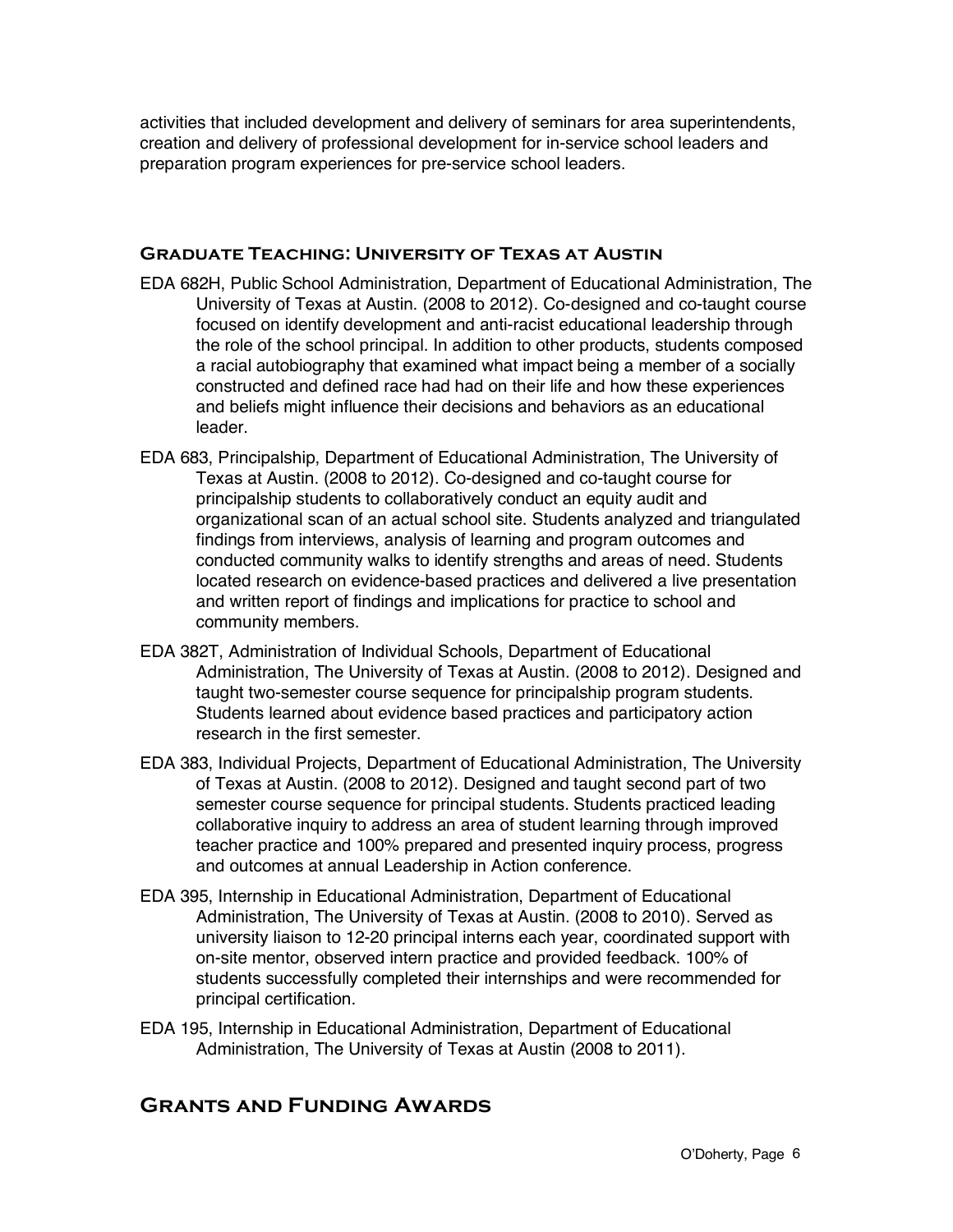- 2016 through 2019 Principal Investigator, Wallace University Principal Preparation Initiative, \$200,000 Subaward. Serve as a program partner to San Diego State University. Selected through a nationally competitive process as one of seven national program partners, I design and facilitate professional learning opportunities for SDSU and their district partners to jointly create a theory of action, develop aligned logic models and strategic plans. Project deliverables include a full re-design of the SDSU program and alignment of syllabi, assessments, and field-based experiences to meet desired learning outcomes and California state requirements.
- 2010 Co-Principal Investigator, Fund for Improvement of Postsecondary Education (FIPSE US DOE) *Leaders Supporting Diverse Learners*, \$730,505 Co-authored and co-directed grant to design open source learning modules to prepare principal candidates and principals to meet the needs of diverse learners. The grant also impacted university faculty development and institutional change through collaboration and partnership with six universities. Co-authored module, *Building a Community of Trust through Racial Awareness of Self* module. Partner universities included: Bank Street College, Duquesne University, Hofstra University, Lehigh University, University of Texas at Austin and Virginia Commonwealth University.
- 2008 Co-Principal Investigator, US Department of Education School Leadership Project Grant, *University of Texas at Austin Collaborative Urban Leadership Project,* \$3,300,000, Co-authored and co-directed grant to prepare 120 effective secondary school leaders in three high-need partner districts, Houston, Dallas and Austin. Developed partnerships with districts, conducted research, facilitated development of district-specific curriculum and coursework and co-developed over 100 Cognitive Certified Coaches to sustain ongoing leadership development after the conclusion of the grant.

### **Research and Scholarship**

#### **Refereed Journal Publications**

- O'Doherty, A., (accepted with expected publication 2019). Mentoring and coaching: Educational leadership development. Routledge Encyclopedia of Education. Abingdon, United Kingdom
- Garza, R., Ovando, M., & **O'Doherty, A.** (2016). Aspiring school leaders' perceptions of walkthrough observations. *National Council of Professors of Educational Administration NCPEA International Journal of Educational Leadership Preparation*, 23 (1).
- Gooden, M. A. & **O'Doherty, A.** (2015). Do you see what I see? Fostering aspiring leaders' racial awareness. *Urban Education*, 50(2), 225-255.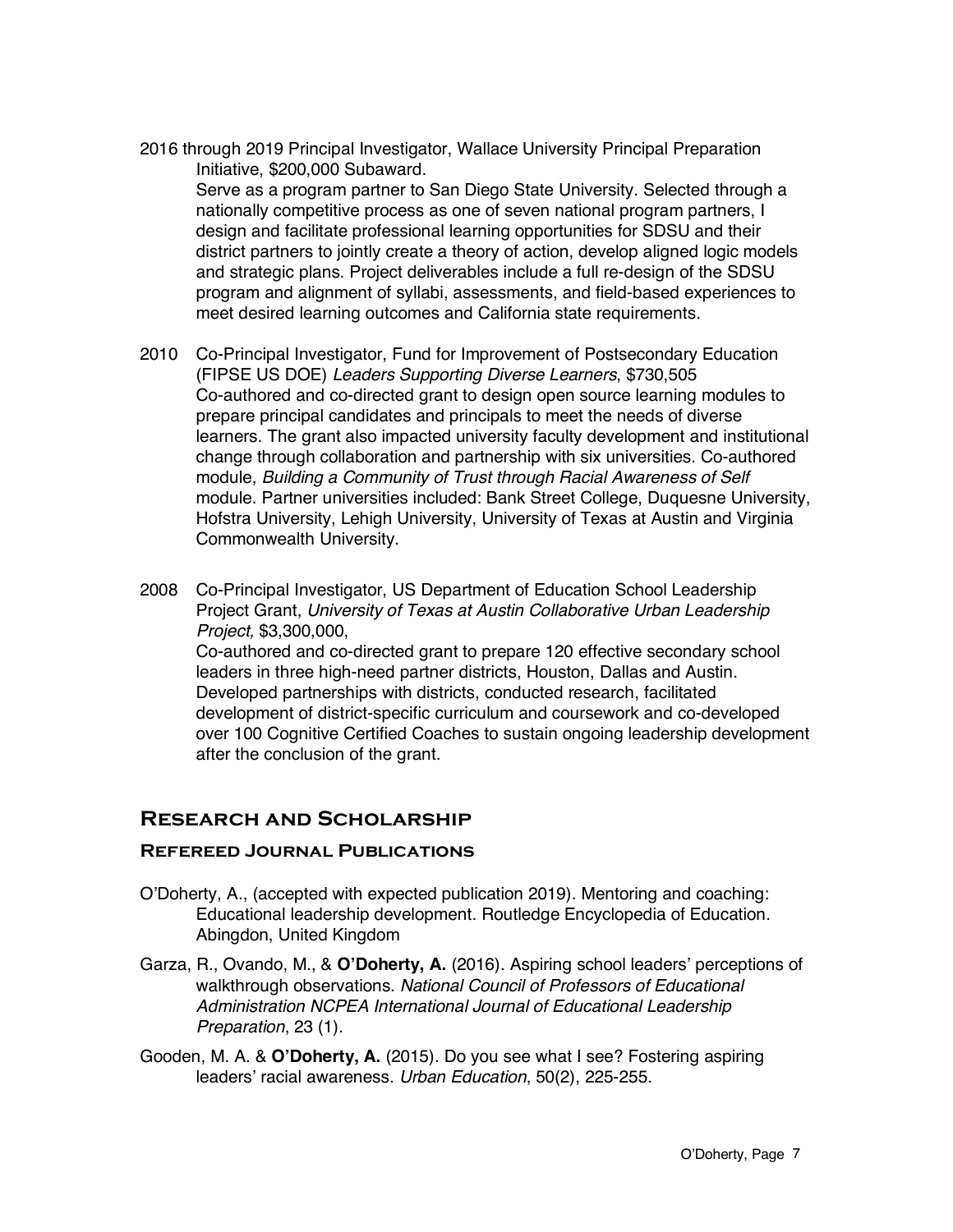- O'Doherty, A. & Ovando, M. N. (2013). Looking at the past, visualizing the future: Firstyear principals' reflections of instructional leadership. *Journal of School Leadership,* 23(3), 533-561.
- Young, M. D., **O'Doherty, A.,** Gooden, M. A., & Goodnow, E. J. (2011). Measuring change in leadership identify and problem-framing. *Journal of School Leadership, 21*(5), 704-734.
- O'Doherty, A., & Ovando, M. N. (2009). Drivers of success: One district's process for closing achievement gaps in a post–No Child Left Behind context. *Journal of School Leadership*, 19 (1), 6-32.

### **Book Chapters and Other Publications**

- Fuller, E. J., Reynolds, A., & **O'Doherty, A**. (2017). Recruitment, selection, and placement of educational leadership students in Michelle D. Young & Gary Crow, *Handbook of Research on the Education of School Leaders*, Routledge, New York, NY.
- Young, M. D., Gooden, M. A., & **O'Doherty, A.,** (2015). Preparing leaders to support the education of diverse learners. In M. Khalifa, C. Grant, N. Witherspoon Arnold & A. F. Osanloo (Eds.), *Handbook of Urban Educational Leaders*. Lanham, MD, Rowman & Littlefield.
- O'Doherty, A., & Orr, M. T. (2012) Leadership preparation program evaluation: Experiences and Insights. In K. L. Sanzo, S. Myran & A. H. Noremore (Eds.), *Successful School Leadership Preparation and Development: Lessons Learned from US DoE School Leadership Program Grants*. London: Emerald Group Publishing Ltd.
- Orr, M. T., **O'Doherty, A.,** Barber, M. (2012). *Designing purposeful and coherent leadership preparation curriculum: A curriculum mapping guide*. University Council for Educational Administration, University of Virginia, Charlottesville, VA.
- O'Doherty, A. (2011). Incorporating coaching into a principal preparation program. *UCEA Review*, University Council for Educational Administration, Austin, TX. Winter, 18-22.
- O'Doherty, A. (2009). District-driven success: Research and implications for large-scale reform. *In University Council for Educational Administration (Ed.), Implications from UCEA* (Vol. October). Austin, TX.
- O'Doherty, A. (2007). District-level success: A case study to determine how a Recognized Texas school district made progress in closing achievement gaps with all students. *Ed.D. Dissertation*, The University of Texas at Austin.

#### **Works in Progress**

Young, M. D., & **O'Doherty, A.,** Winn, K. (in progress, expected publication 2020). *Expanding the reach: How to design impactful preparation for school and district leadership*. Routledge, New York, NY.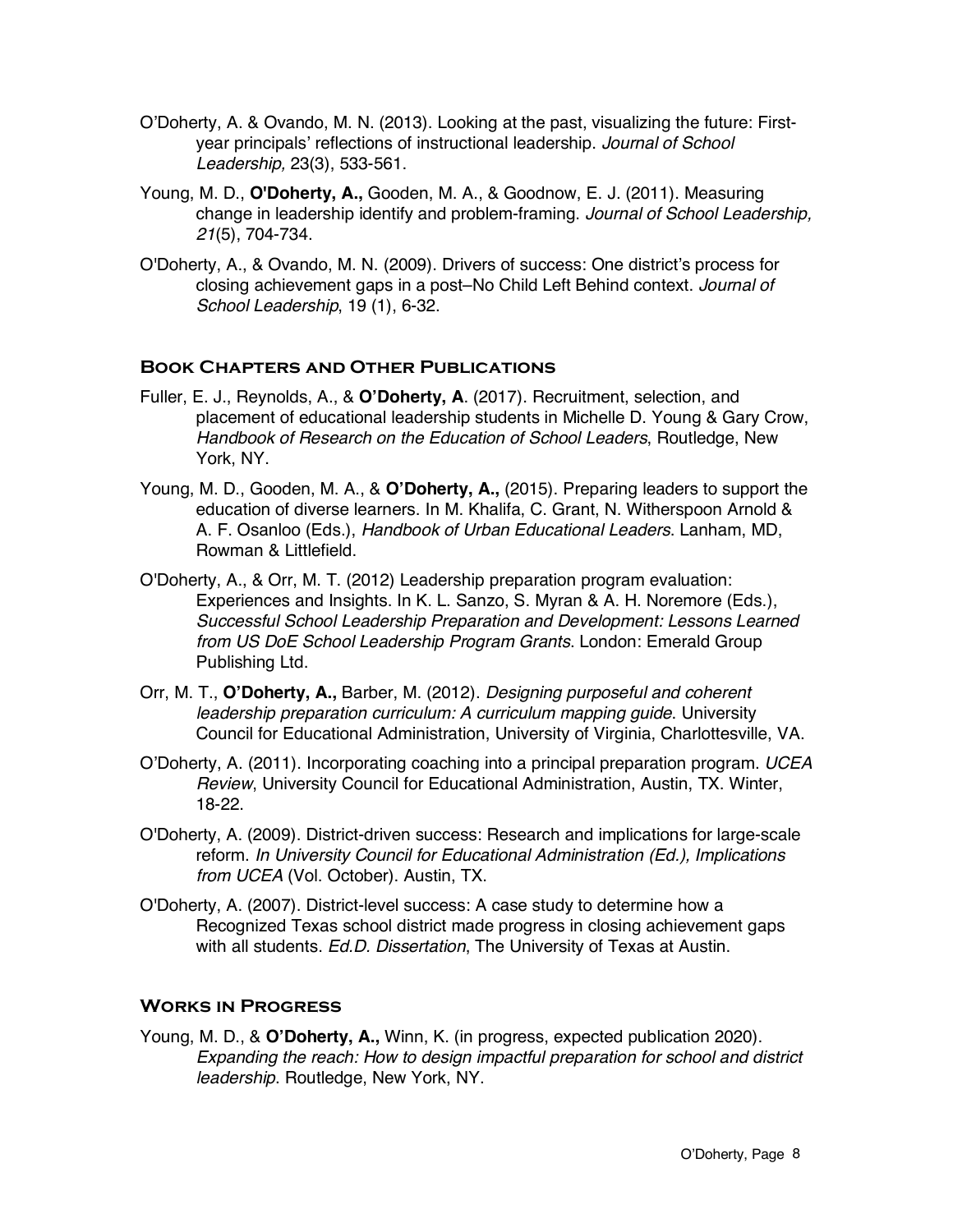#### **Refereed Scholarly and Professional Presentations**

- O'Doherty, A., Honsa, A., Williams, M., Campbell, M. (2018, November)**.** *Radical nurturing: Supporting women of color and white women in system-level roles.* University Council of Educational Administration Convention**,** Houston, Texas. Facilitated L4L SIG Members to craft and lead a Critical Conversation Network Session with a panel discussion featuring research scholars Drs. April Peters-Hawkins and Margaret Grogan.
- O'Doherty, A., Honsa, A., Breuder, M. Clifford, B., (2018, November) *Slaying dragons and dancing out of step: Women leading for system-level equity*. University Council of Educational Administration Convention**,** Houston, Texas. Facilitated L4L SIG Members to submit paper and present findings from original research.
- Mullens, C., Malin, J. R., Tienken, C., Ovando, M. N., & **O'Doherty, A**. (2018, November) *Deep mentoring from successful dyads that live it: Insights for practitioners transitioning into the academy.* Invited panelist. University Council of Educational Administration Convention**,** Houston, Texas
- O'Doherty, A., (2018, June). *Hiring equity-focused teachers and leaders*. Presentation at WASA/AWSP Summer Conference, Spokane, WA.
- Gooden, M. A., **O'Doherty, A.**, (2014, June). *Disrupting the Discourse: Fostering Racial and Cultural Awareness to Unearth Privileges.* Invited workshop presentation at Equity, Diversity & Inclusion Conference, Munich, Germany.
- Gooden, M. A., **O'Doherty, A.**, (2013, July). *Do you see what I see? Exploring the impact of whiteness and invisibility on leadership practice.* Paper presented at Equity, Diversity & Inclusion Conference, Athens, Greece.
- O'Doherty, A., (2013, June). *Honing the hiring process: Recruiting and selecting effective principals and teachers*. Presentation at WASA/AWSP Summer Conference, Spokane, WA.
- O'Doherty, A., (2013, June). *Sustaining the work beyond the grant: Lessons from leadership preparation*. Panelist in UCEA and Wallace Foundation Webinar with Spiro, J., Sanzo, K., moderated by Young, M. D.
- Gooden, M. A., **O'Doherty, A.,** (2012, November). *Leadership, principal preparation and race.* Paper presented at University Council of Educational Administration Convention, Denver, CO.
- O'Doherty, A., (2012, November). *Leadership in Action: Evidence-based leadership development*. Ignite Session, University Council of Educational Administration Convention, Denver, CO.
- Gooden, M. A., **O'Doherty, A.**, (2012, August). *Building a community of trust through racial awareness*. Workshop conducted at Pflugerville Independent School District Conference for Equity and Social Justice in Education, Pflugerville, TX.
- O'Doherty, A., Gooden, M. A., & Orr, M. T. (2012, April). *Coach perspectives on changes in personal leadership*. In A. Danzig (Chair), Coaching for administrator preparation and leadership development: Learnings, benefits, and challenges. Symposium conducted at the Annual Meeting of the American Educational Research Association, Vancouver, Canada.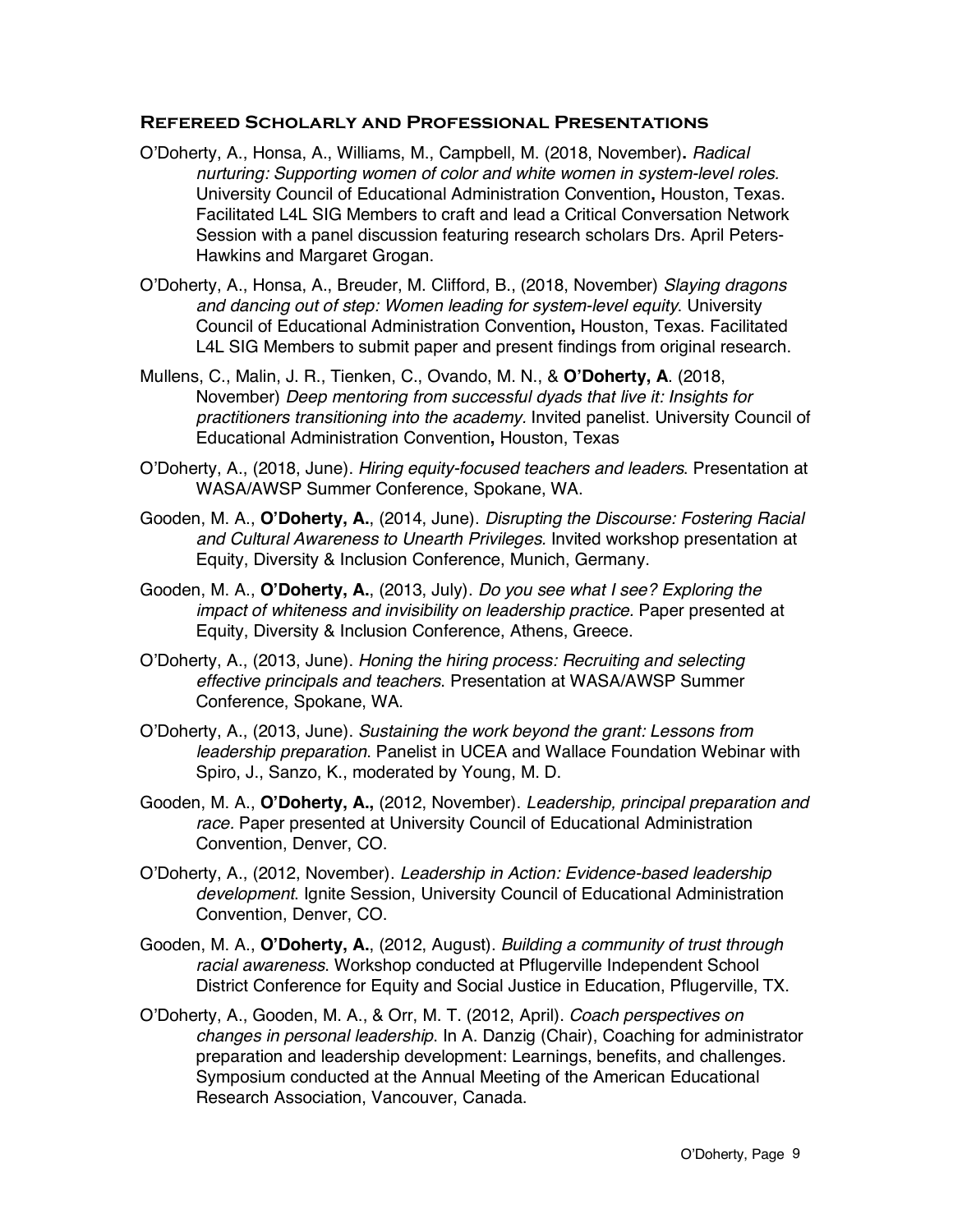- O'Doherty, A., Gooden, M. A., & Orr, M. T. (2011, November). Leaders coaching leaders: Coaches perspectives on their first year as a cognitive coach. In A. Danzig (Chair), *The added value of coaching to administrator preparation and professional development: Learnings, satisfactions, and benefits*. Symposium conducted at the Annual Convention of the University Council of Educational Administration Convention, Pittsburgh, PA.
- Gooden, M. A., & **O'Doherty, A**. (2011, November). *Developing communities of trust through racial awareness.* Poster session presented at the Annual Convention of the University Council of Educational Administration Convention, Pittsburgh, PA.
- Young, M. D., **O'Doherty, A.,** Gooden, M. A., (2011, November). Purposeful pathways: Aligning leadership development with the job market. In F. Frankfort (Moderator) *Preparing students for the new marketplace.* Concurrent session delivered at the Annual FIPSE Program Directors' Meeting, Washington, DC.
- O'Doherty, A., & Ovando M. N. (2011, April). *Walkthrough observations potential: Aspiring instructional leaders voices*. Paper presented at the Annual Meeting of the American Educational Research Association, New Orleans, and LA.
- O'Doherty, A., Gooden, M. A., Padavil, D., Garza, L. A., & DeBelis, M. (2011, January). *Coaching for principals by principals: Impacting P-12 students*. Presentation at the Texas Association of School Administrators Midwinter Conference, Austin, TX.
- Ovando M. N., & **O'Doherty, A.** (2010, October). *Looking at the past, visualizing the*  future: First-year principals' reflections of instructional leadership. Paper presented at the Annual Convention of the University Council for Educational Administration Convention, New Orleans, and LA.
- O'Doherty, A., Gooden, M. A., & Young, M. D. (2010, October). *Principal preparation program impact evaluation: One program, many lenses.* Poster session presented at the Annual Convention of the University Council for Educational Administration Convention, New Orleans, LA.
- O'Doherty, A., Goodnow, E. J., Gooden, M. A., & Young, M. D. (2010, October). *Shift happens: An exploration of aspiring leaders' perspectives.* Paper presented at the Annual Convention of the University Council for Educational Administration Convention, New Orleans, and LA.
- Ovando, M. N., & **O'Doherty, A**. (2010, October). *Walkthrough observations potential: Aspiring instructional leaders' voices*. Paper presentation at the Annual Conference of the Council of Professors of Instructional Supervision, Austin, TX.
- O'Doherty, A., & Young, M. D. (2010, June). *Leadership for student learning: Quality university preparation linked to leadership performance*. Presentation at the Summer Leadership Institute for the Texas Association of School Boards, Fort Worth, TX
- O'Doherty, A., Young, M. D., & Shoho, A. (2010, June). *Leadership for student learning: Quality university preparation linked to leadership performance*. Presentation at the Summer Leadership Institute for the Texas Association of School Boards, San Antonio, TX.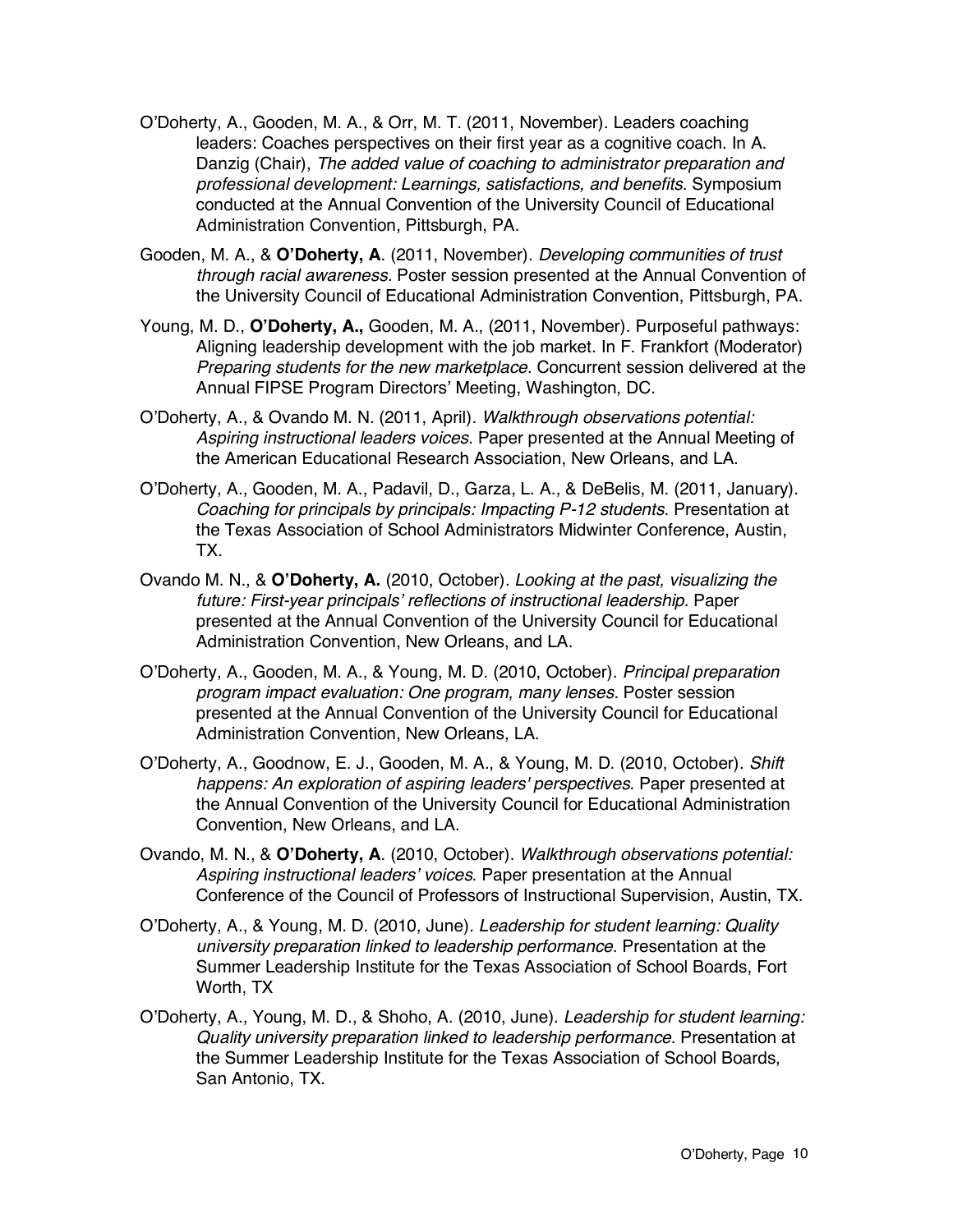- Goodnow, E. J., Gooden, M. A., **O'Doherty, A**., & Young, M. D. (2010, May). *Changing perspectives through purposeful immersion into collaborative processes.* Paper presented at the Annual Meeting of the American Educational Research Association, Denver, CO.
- Ovando, M. N., & **O'Doherty, A.** (2010, May). *Looking at the past, visualizing the future: First-year principals' reflections of instructional leadership.* Paper presented at the Annual Meeting of the American Educational Research Association, Denver, CO.
- O'Doherty, A., Goodnow, E. J., Gooden, M. A., & Young, M. D. (2009, November). *Exploring leadership identity through collaborative learning in a preparation program.* Paper presented at the Annual Convention of the University Council for Educational Administration, Anaheim, CA.
- O'Doherty, A., Goodnow, E. J., & Gooden, M. A. (2009, November). Developing university-district partnerships and measuring outcomes. In T. Browne-Ferrigno (Chair) *University-district collaborations for leadership: Encouraging results, promising possibilities, questionable policies.* Symposium conducted at the Annual Convention of the University Council for Educational Administration, Anaheim, CA.
- Young, M. D., **O'Doherty, A.,** Goodnow, E. J., & Gooden, M. A. (2009, April). *Changing perspectives through purposeful immersion into collaborative processes*. Paper presented at the Annual Meeting of the American Educational Research Association, San Diego, CA.
- O'Doherty, A., & Ovando, M. N. (2008, April). *District-level success: How a recognized Texas school district made progress in closing achievement gaps with all students.* Paper presented at the Annual Meeting of the American Educational Research Association, New York, NY.
- O'Doherty, A., & Bloomquist, D. (2003). *Tiger City: School-within-a-school at-risk model*. Presentation delivered at Rick DuFour Professional Learning Communities Conference, Round Rock, TX.
- Stevenson, I., & **O'Doherty, A.** (1997). *Addressing school improvement*. Presentation delivered at the National Conference for the Texas Association of Secondary School Principals & Texas Elementary Principal and Supervisors Association of Texas, Austin, TX.
- Brooks, C., & **O'Doherty, A**. (1994). *GEM: A mentor program for at-risk students*. Presentation delivered at the Mentor Network Initiative Conference of the Region XIII Texas Education Service Center, Austin, TX.
- O'Doherty, A. (1993). *Teaching social skills to young children.* Workshop presentation delivered at the Summer Professional Development Conference, Round Rock Independent School District, Round Rock, TX.

#### **Invited Professional Presentations**

Young, M. D., O'Doherty, A., Greene, T., Toser, S. (2018). Invited panelist Special Edition: ExtraOrdinary Districts Need Extraordinary School Leaders, How Do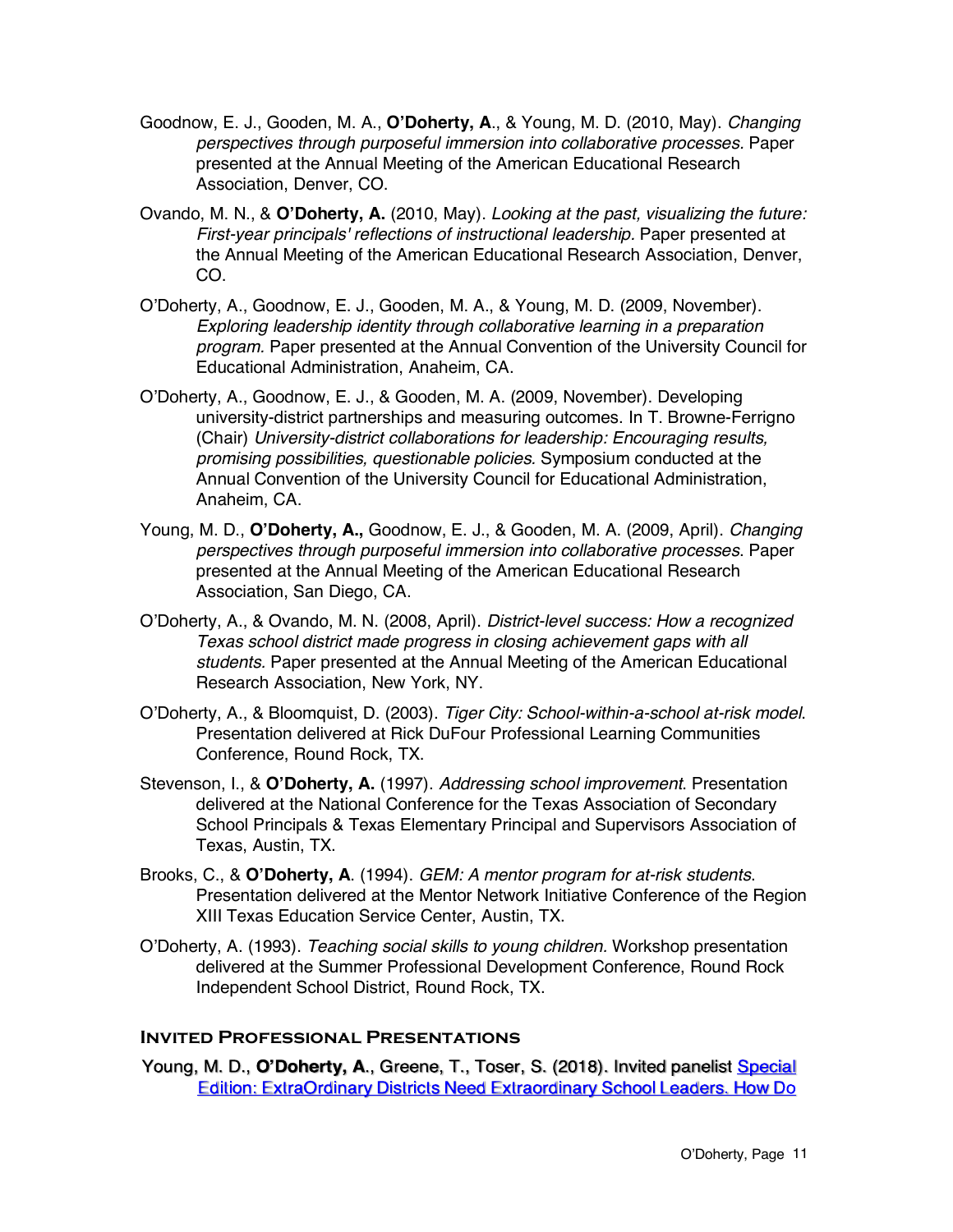We Get More of Them? Education Trust Podcast. Downloaded over 400 times as of  $04/2018$ .

- O'Doherty, A., (2017). Invited presenter for Wallace UPPI Webinar, Program Sequencing and Theory of Action.
- Young, M.D., **O'Doherty, A.,** Cosner, S. (2016). Invited Webinar Panelist, UCEA Webinar, Questions Answered about the Exemplary Educational Leadership Preparation Award and Application Process. *University Council of Educational Administration.*
- Fuller, E., Reynolds, A., **O'Doherty, A.,** (2015). The Handbook of research on the education of school Leaders: Research of the features of leadership preparation. Ignite Session, UCEA Convention, San Diego, CA.
- O'Doherty, A., Scarlett, K., Roch, D. J., (2015). *Preparing Principals for Today's 21st Century Schools: Building Strong School Leaders Breakfast*. Invited panelist. National Council for State Legislatures Summit, Seattle, WA.
- McCarthy, M. M., Cosner, S., **O'Doherty, A**., Peters-Hawkins, A. L., Korach, S., & Fusarelli, B. C. (2014). We know what effective leadership preparation looks like: Featuring the 2014 award winning programs. Invited panelist, Annual Convention, University Council of Educational Administration, Washington, DC.
- Young, M. D., **O'Doherty, A.,** Reed, C. (2014, March). *Improving principal preparation: Levers that work*. Panel and Interactive Presentation. American Association of Colleges of Teacher Education Annual Meeting, Indianapolis, IN.
- O'Doherty, A., (2014, February). *Writing letters of recommendation*. Teacher Education Program, University of Washington, Seattle, WA.
- O'Doherty, A., Barone, N. (2014, January). *Principal preparation and certification*. Teach for America Educators Conference, Seattle, WA.
- Canole, M., Morgan, R., Cole, A., **O'Doherty, A**. (2013, October). *Districts matter: Cultivating principals urban schools need.* Wallace Foundation Webinar Panel Moderator.
- Fink, S., **O'Doherty, A**. (2013, October). Developing an Impactful Post-Graduate Support Plan. Alliance to Reform Education Leadership (AREL) All-Network Convening, Dallas, Texas.
- O'Doherty, A. (2012, February). *Increasing your sphere of influence by securing a campus-level leadership position.* Webinar presented for The University of Texas at Austin Principalship Program, Austin, TX.
- Young, M. D., Gooden, M. A., & **O'Doherty, A.** (2011, November). *UCEA-FIPSE curriculum development project: Preparing leaders to support diverse learners.*  Invited session presented at the Annual Convention of the University Council of Educational Administration, Pittsburgh, PA.
- O'Doherty, A. (2011, November). *Building a leadership pipeline: A Wallace Foundation town hall*. Invited panel moderator at the Annual Convention of the University Council of Educational Administration, Pittsburgh, PA. (Vimeo available at: http://vimeo.com/34798944)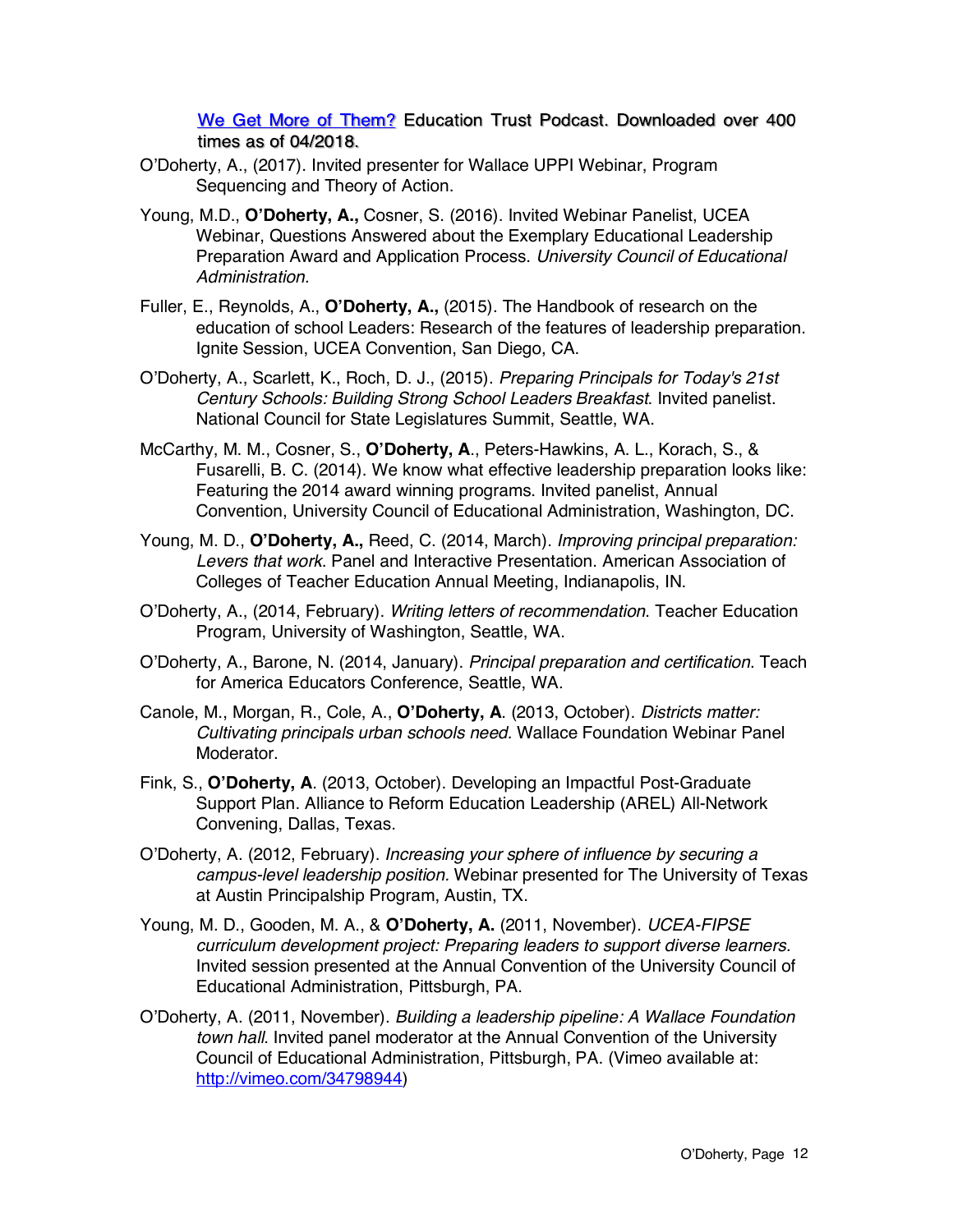- O'Doherty, A. (2011, November). *Leveraging program change with data*. Invited panel moderator at the Annual Convention of the University Council of Educational Administration, Pittsburgh, PA. (Vimeo available at: http://vimeo.com/34799152)
- O'Doherty, A. (2011, February). *Hearing you're hired: Preparing materials and you for the administrative interview*. Session presented for The University of Texas at Austin Principalship Program, Austin, TX.
- Gooden, M. A., & **O'Doherty, A**. (2011, May). *Transition camp and introductory seminar.*  Session presented for The University of Texas at Principalship Program, Austin, TX.
- O'Doherty, A. (2010, December). *Preparation program evaluation made easy*. On-line session presented for The University Council for Educational Administration, Austin, TX. (vimeo available at: http://vimeo.com/18063873).
- O'Doherty, A., & Generett, G. G. (2010, October). *Using the powerful learning experience (PLE) model to develop leadership preparation curriculum modules*. Invited workshop presented at the Annual Convention of the University Council for Educational Administration, New Orleans, LA.
- O'Doherty, A. (2010, March). *Hearing you're hired: Preparing materials and you for the administrative interview*. Session presented for The University of Texas at Austin Principalship Program, Austin, TX.
- Gooden, M. A., & **O'Doherty, A**. (2010, May). *Transition camp and introductory seminar.*  Session presented for The University of Texas at Principalship Program, Austin, TX.
- O'Doherty, A., & Generett, G. G. (2009, November). *UCEA-Wallace Foundation Workshop II: Preparing leaders to support school-wide student achievement.*  Workshop presented at the Annual Convention of the University Council for Educational Administration, Anaheim, CA.
- O'Doherty, A. (2009, March). *Hearing you're hired: Preparing materials and you for the administrative interview*. Session presented for The University of Texas at Austin Principalship Program, Austin, TX.
- O'Doherty, A., & Gooden, M. A. (2009, May). *Transition Camp and introductory seminar.*  Session presented for The University of Texas at Austin Principalship Program, Austin, TX.
- Young, M. D., & **O'Doherty, A**. (2008, May). *Transition Camp and introductory seminar.*  Session presented for The University of Texas at Austin Principalship Program, Austin, TX.
- O'Doherty, A. (2007, October). *Professional Learning Communities in schools*. Guest lecture presented for EDA 382T Administration of Individual Schools for The University of Texas at Austin Principalship Program, Austin, TX.
- O'Doherty, A. (2007, July). *Professional Learning Communities leadership retreat*. Workshop presented for Westview Middle School, Pflugerville Independent School District, Pflugerville, TX.
- O'Doherty, A. (2007, June). *Collaborative inquiry at Westview Middle School*. Guest lecture and workshop presentation delivered for Foundations of Educational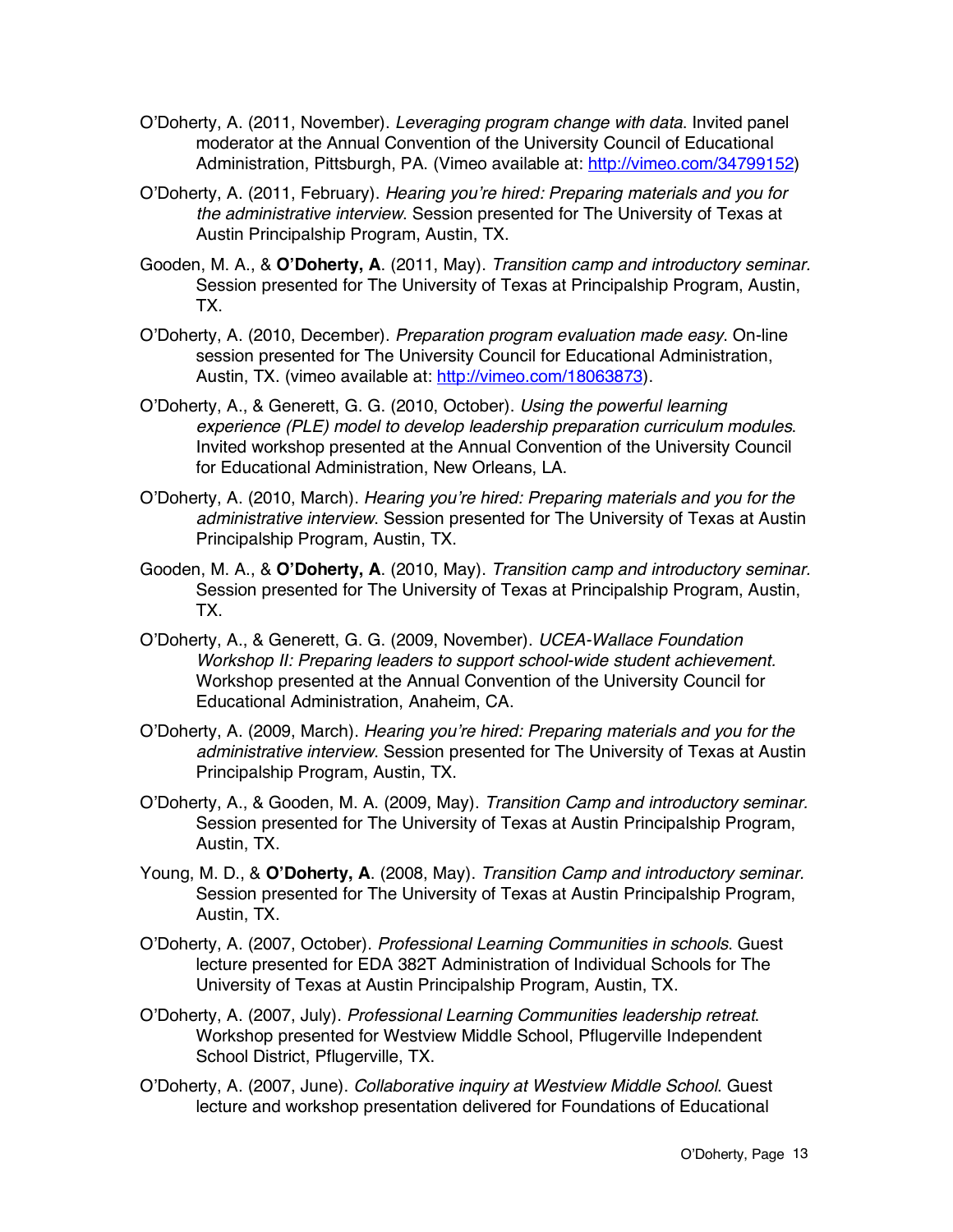Administration, The University of Texas at Austin, Principalship Program, Austin, TX.

- O'Doherty, A. (2007). *Teachers leading teachers: Developing professional learning communities in schools.* Yearlong workshop series presentations for Allison Elementary Team Leaders, Austin Independent School District, Austin, TX.
- O'Doherty, A. (2006, January). *Vision, planning and change: One process to consider*, Guest lecturer for EDA 382T Administration of Individual Schools, University of Texas Principalship Program, Austin, TX.
- O'Doherty, A. (2007, March). *Building student ownership for learning*. Workshop presentation for Richardson West Junior High Art and Technology Magnet, Richardson Independent School District, Richardson, TX.
- O'Doherty, A. (2007, August). *Professional Learning Communities leadership retreat*. Workshop presentation for Westview Middle School, Pflugerville Independent School District, Pflugerville, TX.
- O'Doherty, A., & Coulter, N. (2007, April). *Transition Camp & introductory seminar.*  Seminar presented for The University of Texas at Austin Principalship Program, Austin, TX.
- O'Doherty, A., & Hickey, P. (2006, April). *Transition Camp & introductory seminar*. Seminar presented for University of Texas Principalship Program, Austin, TX.
- O'Doherty, A. (2006, July). *TASBO Code of Ethics and Standards of Conduct: Can they keep school business officers from circling the drain or wearing stripes?* Guest Lecturer for School Business Management, The University of Texas at Austin Principalship Program, Austin, TX.
- O'Doherty, A. (2006). *Teachers leading teachers: Professional Learning Communities*. Yearlong Workshop series presented to Allison Elementary Team Leaders, Austin Independent School District, Austin, TX.
- O'Doherty, A. (2005). *Short cycle assessments*. Workshop presentation for Round Rock Independent School District, Round Rock, TX.
- O'Doherty A. (2004). *Assistant principals: Architects for leading change*. Yearlong workshop series for Round Rock Independent School District, Round Rock, TX.
- O'Doherty, A. (2004, June). *M3 Math Curriculum Alignment Project*. Workshop presentation for the Telluride School District, Telluride, CO.
- O'Doherty, A. (2003, November). *Horizontal and vertical math alignment*. Workshop presentation for the Telluride School District, Telluride, CO.

### **Awards and Recognitions**

University Council of Educational Administration selected the Danforth Educational Leadership Program for the 2019 UCEA Exemplary Educational Leadership Preparation Program Award. Only five preparation programs have received this award since its introduction in 2013.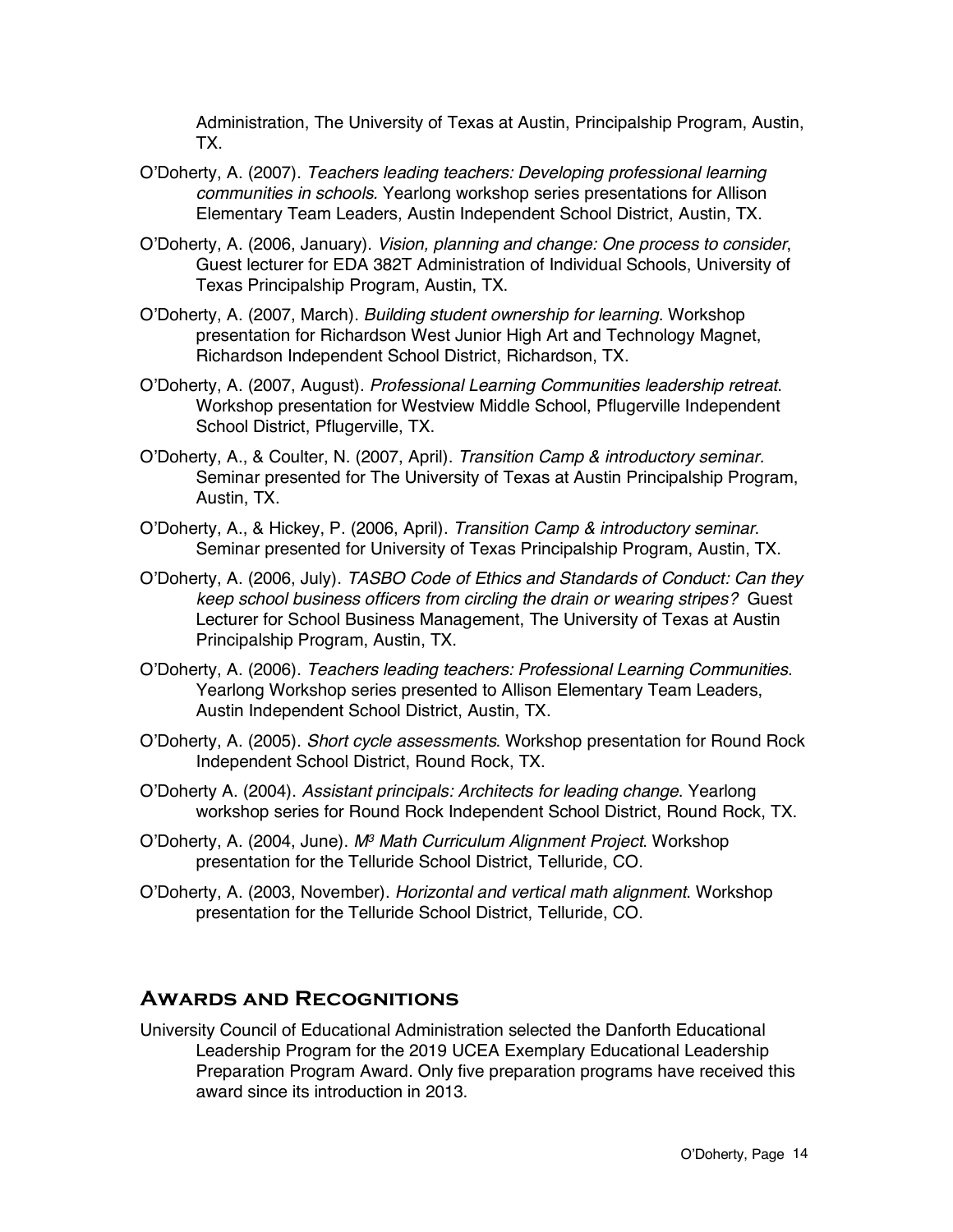- University Principal Preparation Initiative. Selected by The Wallace Foundation as one of 7 program partners nation-wide to serve as a pool of exemplary partners for a 4 year initiative to improve university principal preparation programs, 2016.
- Nominated for the Distinguished Teaching Award, University of Washington, December, 2013
- Selected for Best Paper in the Stream, Equity, Diversity & Inclusion Conference, Athens, Greece. Gooden, M. A., & O'Doherty, A., (2013, July). *Do you see what I see? Exploring the impact of whiteness and invisibility on leadership practice.*
- Servant Leadership Award, The University of Texas at Austin Principalship Program, 2012
- Nolan Estes Leadership Ascension Award, Cooperative Superintendency Program, The University of Texas at Austin, 2012
- Inducted into Kappa Delta Pi Educational Honor Society, 2007
- Just For the Kids Recognition for Closing Academic Achievement Gaps, Stony Point Ninth Grade Center, 2005
- Level III Quality Award, Highest Honor, Laurel Mountain Elementary, Greater Austin Chamber of Commerce Baldrige Award, 2000
- Level II Quality Award, Laurel Mountain Elementary, Greater Austin Chamber of Commerce Baldrige Award, 1999
- State of Texas Exemplary Ratings for Laurel Mountain Elementary, Round Rock Independent School District, Round Rock, TX, 1998, 1999, 2000, 2001, 2002

# **Dissertation Committee Member**

- Mark Wesley Kylar, Ph.D., Curriculum and Instruction, Department of Curriculum and Instruction, *The historical development of the public school system In Waxahachie, Texas: Surveying a local chronicle of schooling*. The University of Texas at Austin, graduated, May 2010.
- Elizabeth J. Goodnow, Ph.D., Educational Policy & Planning, Department of Educational Administration, *The relationship between the theory of transformational leadership and data use in schools: An exploratory study*. The University of Texas at Austin. Graduated, December 2010.
- Welton, Anjale Devawn, Ph.D., Educational Policy & Planning, Department of Educational Administration, *The complexities of school context: examining campus cultural, social, and political structures and their interactions with individual students and the community.* The University of Texas at Austin. Graduated, December 2010.
- Gloria Cisneros Lenoir, Ph.D., Educational Policy & Planning, Department of Educational Administration, *Study and analysis of academic skills for newcomer high school students who are foreign-born in central Texas*. The University of Texas at Austin. Graduated, May 2011.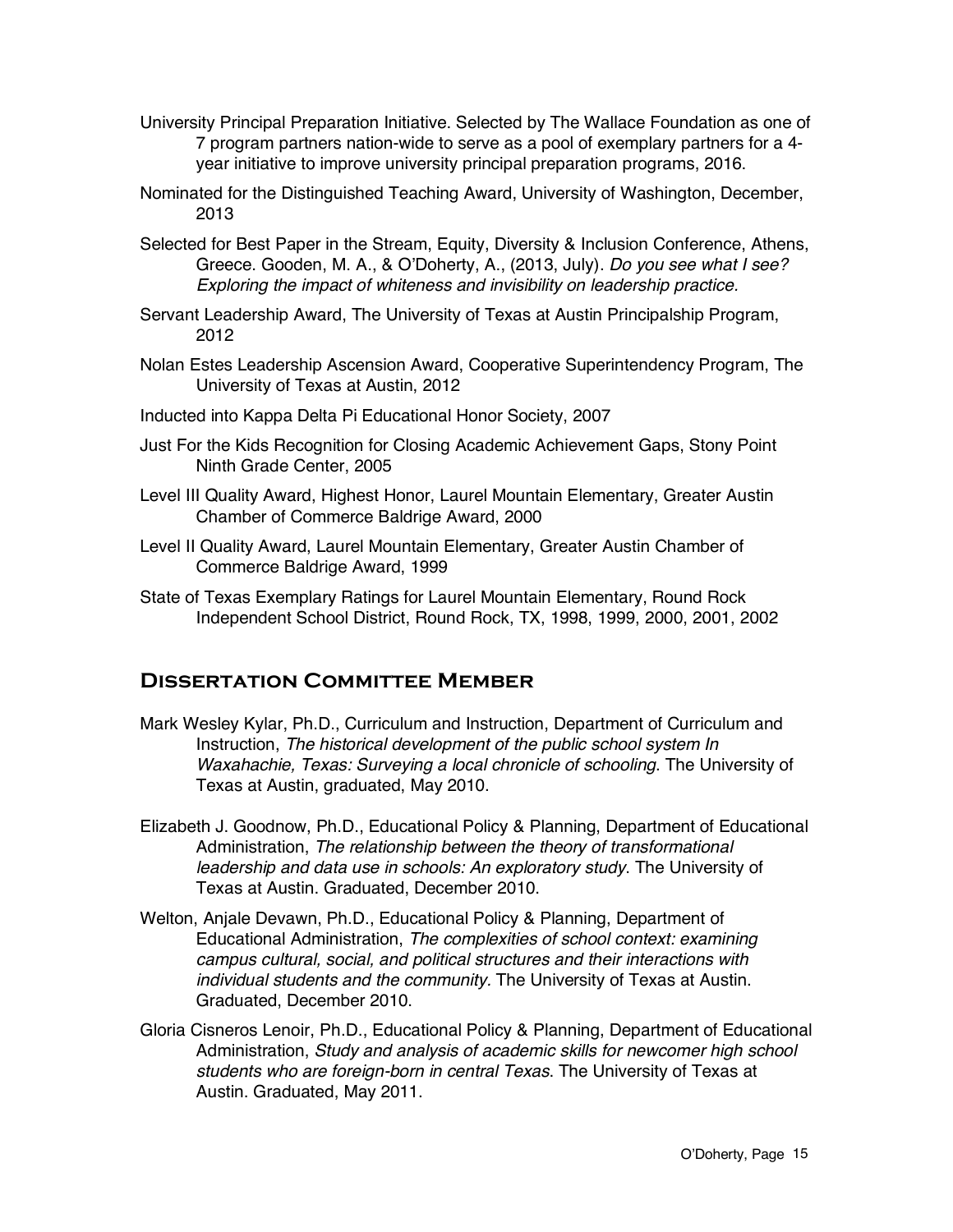- Zina Lynn Gonzales, Ph.D., Department of Educational Administration, *Mexican-American parental involvement in special education: Elementary students with an emotional disturbance,* The University of Texas at Austin. Graduated, August, 2012.
- Bradley Walter Davis, Ph.D., Educational Policy & Planning, Department of Educational Administration, *A Quantitative analysis of the production, selection, and career paths of Texas Public School Administrators*, The University of Texas at Austin. Graduated, August, 2012.
- Chopra, Cristine H., PhD., Educational Policy and Leadership, New pathways for partnerships: An exploration of how partnering with students affects teachers and schooling, The University of Washington. Graduated, May, 2014.
- Judge, Douglas, PhD, Education*, Evaluating a Trauma-Informed Resilience Curriculum in a Public Alternative High School: Student Treatment Outcomes and Staff Perceptions of Implementation*, University of Washington, Graduated, May 2017.
- Baeder, Justin, PhD, Education, *Managing the Work of Leadership: An Activity Theory Perspective*, University of Washington, Graduated, May 2018.
- Huening, Maries, Ed.D., Education, *Mentor Teachers' Professional Practice: Shaped by Identity Tensions, Examined Through Collective Reflection and Inquiry,* University of Washington, Graduated, August 2018.
- Donaldson, Emily, PhD candidate, *Leading Complex Organizational Change for Equitable Principal Quality: A Proposed Study of Principal Pipeline Leadership* University of Washington, expected graduation, May 2019.

# **Service to the University and Profession**

2019 UW Leadership Consortium, Lead. Facilitate, plan, and host quarterly meetings with area school districts (Bellevue, Edmonds, Federal Way, Highline, Kent, Puyallup, Renton, and Seattle) and program directors from the University of Washington Bothell & UW Tacoma campuses to address common problems of practice faced by P-12 and higher education organizations in recruitment, selection, preparation, support and retention of leaders of color. As a result, consortium members have conducted focus groups with leaders of color, identified specific areas of need and instituted new professional development, mentoring/coaching and hiring practices in their school districts.

Co-Chair of COE Diversity and Equity Committee. Supported student leaders to present student focus group data and facilitate faculty to work in small groups to record ideas on how to improve a culture of inclusive learning for all.

2018 UCEA Program Design Networked Improvement Communities (PD-NIC), Host. Designed and facilitated two day session at UW Seattle for 7 principal preparation programs including Auburn University, Northern Illinois University, San Diego State University, Saint Louis University, University of Connecticut,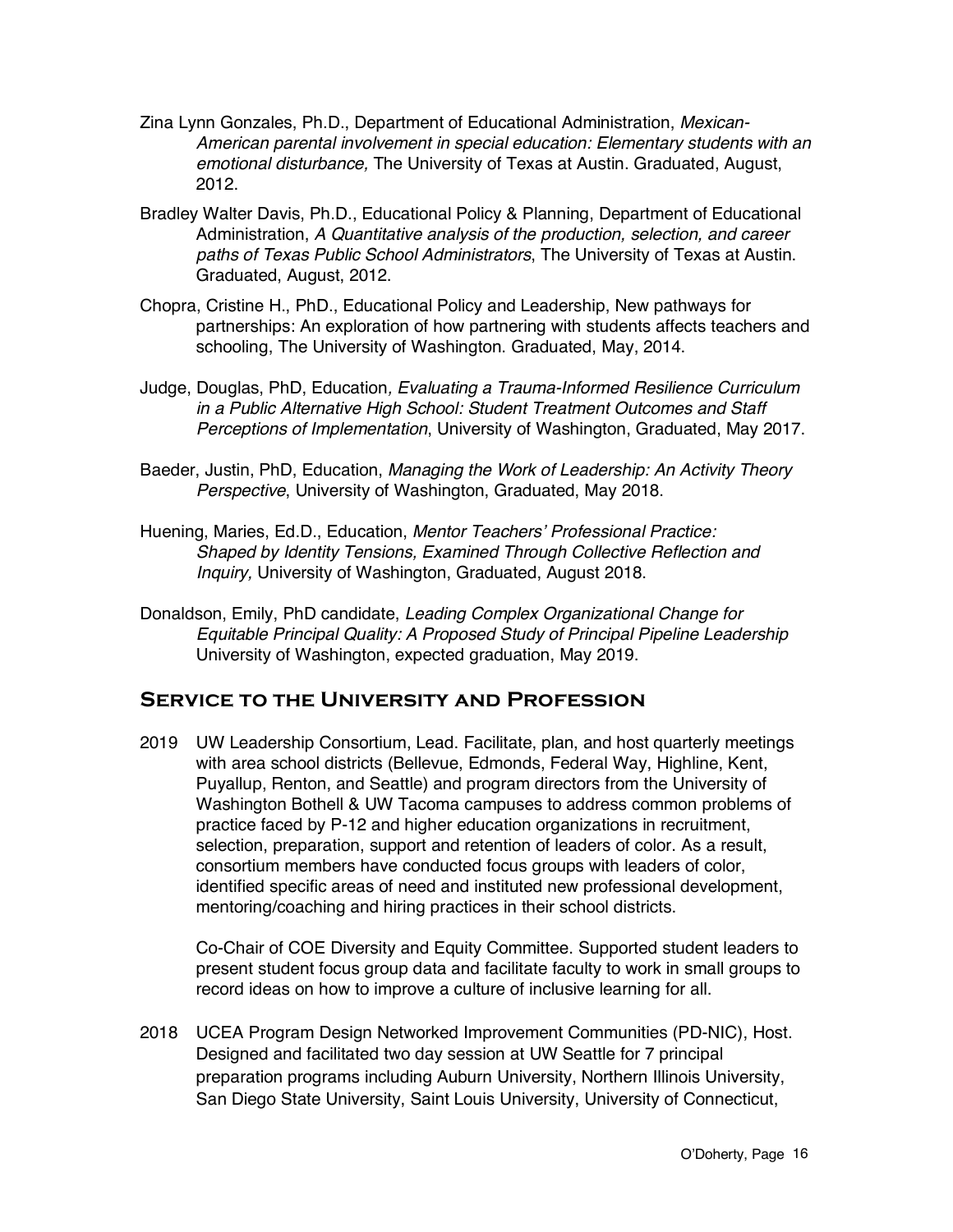University of Illinois Chicago, University of Virginia. Shared Danforth's approach to mentoring and internship support and assisted the programs in developing a theory of action and plan of approach for their own program's internship support and mentoring.

President, Washington Council for Educational Administration Programs (WCEAP), Launched WCEAP's first Day on the Hill in Olympia. Members communicated with legislatures the priorities of our organization.

Youth Safety Committee, UW, College of Education Representative, supported review and revision of proposed policies and practices to ensure safety of minors participating in UW sponsored and vendor-based programs.

2017 President, Washington Council for Educational Administration Programs (WCEAP). Representing 18 Washington State approved university programs for the preparation of principals, program administrators and superintendents to promote collaboration with the Professional Educator Standards Board; promote partnerships with the Association of Washington School Principals and the Washington Association of School Administrators; promote public policy regarding schools and school; provide professional development to members regarding new education initiatives; and provide a forum for collaboration and sharing among member institutions.

Co-Chair, Search Committee for Director of Leadership for Learning educational doctorate program. Coordinated all aspects of the search with COE members, a current student and practitioner representing our Professional Educator Advisory Board.

Plenary Session Representative, University of Washington, *University Council of Educational Administration.*

Youth Safety Committee Member, UW, College of Education Representative, supported review and revision of proposed policies and practices to ensure safety of minors participating in UW sponsored and vendor-based programs.

2016 Co-Facilitator, Every Student Succeeds Act, Listening Tour. Co-hosted ESSA Listening tour for area state, district, school and higher education leaders to offer input to US Department of Education director, Libia Gil, Assistant Deputy Secretary and Director, Office of English Language Acquisition

Co-chair of Principal Preparation Indicator-Based System Work Group for the Washington Council for Educational Administration Programs (WCEAP). Co-led development of WCEAP Indicator-Based Evaluation System recommendations presented to the Professional Education Standards Board, January, Seattle, WA.

Member, Association of Washington School Principals Internship Grant Advisory Committee. Analyze application and internship survey data, review internship scholarship materials and make recommendations for improvement of process.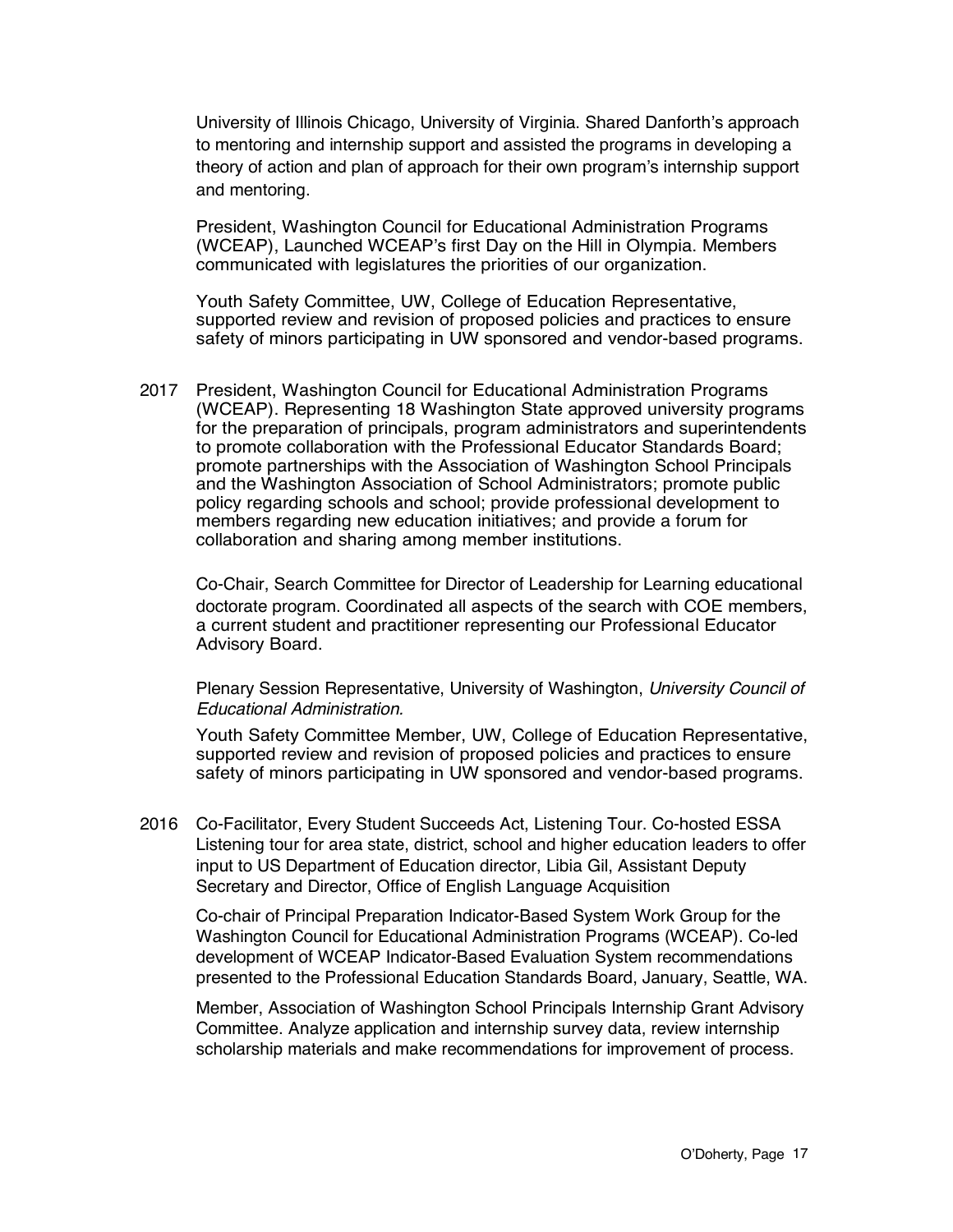Member, Florida Department of Education's (FDOE) School Leadership Implementation Committee. Made recommendations for revisions to Florida State Board Rule 6A-5.081, FAC, Approval of School Leadership Programs.

Member, Safety of Minors Committee, University of Washington. Offer input on policy proposals and processes to support the safety of more than 24,000 minors who participate in over 100 University of Washington-sponsored programs.

2015 Member, Washington Council for Educational Administration Programs (WCEAP), co-chair of Principal Preparation Indicator-Based System Work Group.

Member, Association of Washington School Principals Internship Grant Advisory Committee.

Plenary Session Representative, University of Washington, *University Council of Educational Administration*

Awards Moderator, Session Discussant, *University Council of Educational Administration Convention, San Diego, CA*

2014 Plenary Session Representative, University of Washington, *University Council of Educational Administration*

Invited Panelist, We Know What Effective Leadership Preparation Looks Like: Featuring the 2014 Award Winning Programs, *University Council of Educational Administration*

Awards Moderator, Session Discussant, and Chair, *University Council of Educational Administration Convention*

Reviewer, University Council of Educational Administration, Exemplary Educational Leadership Preparation Program Award

Member, Association of Washington School Principals Internship Grant Advisory Committee.

2013 Plenary Session Representative, University of Washington, *University Council of Educational Administration*

Member, Association of Washington School Principals Internship Grant Advisory Committee.

2012 Plenary Session Representative, University of Washington, *University Council of Educational Administration*

Manuscript Reviewer, *Journal of Research on Leadership Education,* serve as a reviewer of submitted manuscripts

Invited Panel Moderator, Developing Sustainable and Effective Mentoring Programs: The Wallace Foundation Leadership Strand, *University Council of Educational Administration* annual convention, Denver, CO.

Awards Moderator, Session Discussant, and Chair, *University Council of Educational Administration Convention,* Denver, CO.

Member, Evaluation Research Taskforce, AERA/UCEA LTEL, SIG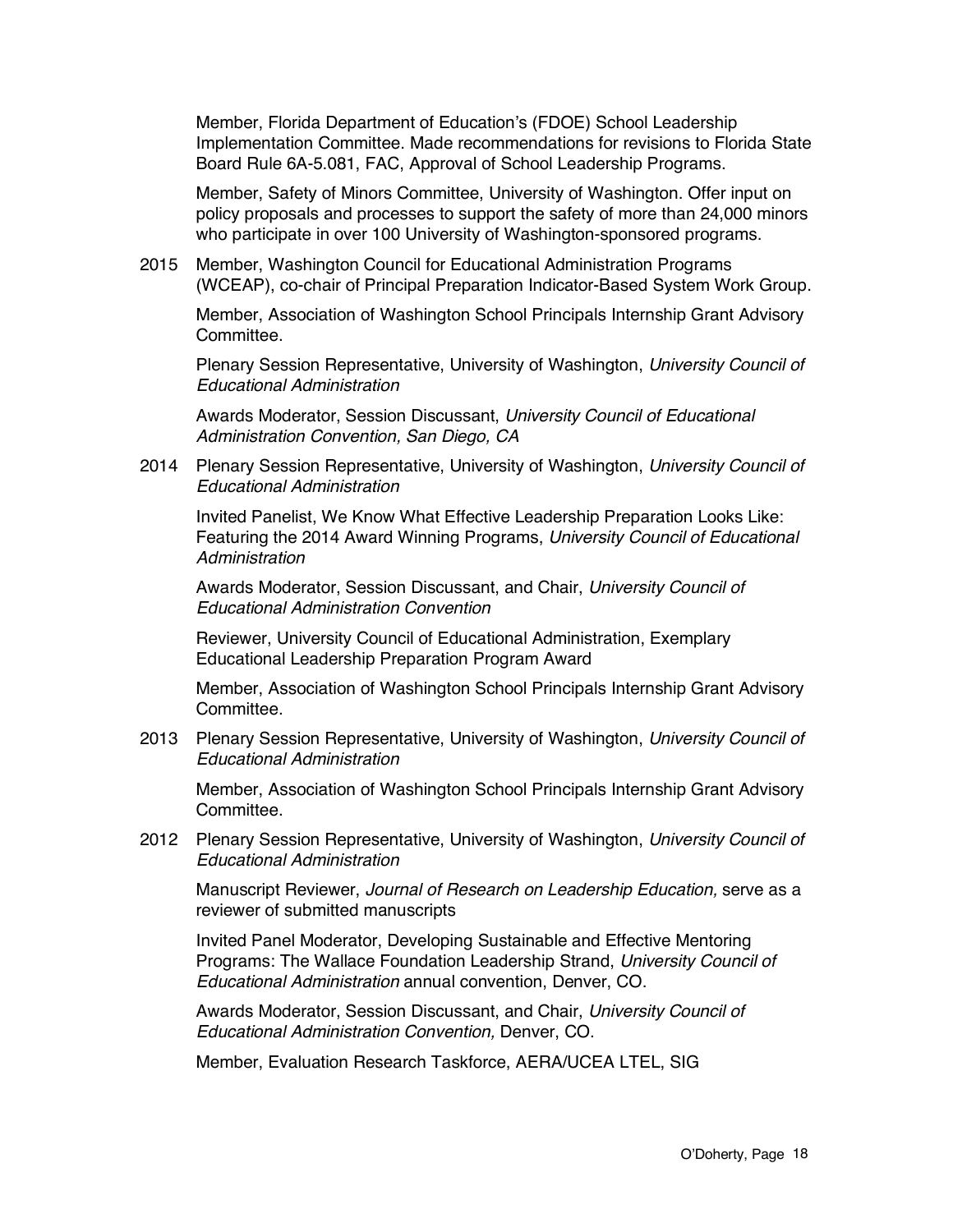2011 Member, Editorial Board, *Educational Administration Quarterly*, serve as a reviewer of submitted manuscripts

Plenary Session Representative, The University of Texas at Austin, *University Council of Educational Administration*

Member, Department of Educational Administration Budget Council

Team Member, Convention Program and Planning Committee, Co-planned University Council of Educational Administration, Annual Convention, Pittsburgh, PA, attended by over 800 scholars, researchers, practitioners and graduate students.

Facilitator, Focus Groups. Gathered, analyzed and reported input from participants. *University Council of Educational Administration*, Annual Convention, Pittsburgh, PA.

Proposal Reviewer, *University Council of Educational Administration*, Pittsburgh, PA

Proposal Reviewer, David L. Clark Graduate Student Seminar, *American Educational Research Association and University Council of Educational Administration*

2010 Member, Texas Teaching Fellows Advisory Board (ongoing)

Member, Pflugerville Independent School District Alternative Certification Program Advisory Committee (ongoing)

Member, Taskforce to Evaluate Educational Leadership Preparation, University Council of Educational Administration and American Educational Research Association Learning and Teaching in Educational Leadership Special Interest Group (ongoing)

Proposal Reviewer and Discussant. University Council of Educational Administration, New Orleans, LA

Reviewer, David L. Clark Graduate Student Seminar, American Educational Research Association and University Council of Educational Administration

2009 Facilitator, Principalship Program Curriculum Committee, Department of Educational Administration, The University of Texas at Austin (ongoing)

Proposal Reviewer and Discussant. University Council of Educational Administration, Anaheim, CA

Member, Dissertation of the Year Selection Committee, Division A, American Educational Research Association

Proposal Reviewer, American Educational Research Association Annual Meeting, Denver, CO

Member, Leveraging Program Change, University Council of Educational Administration

2008 Representative, College of Education Technology Committee (ongoing)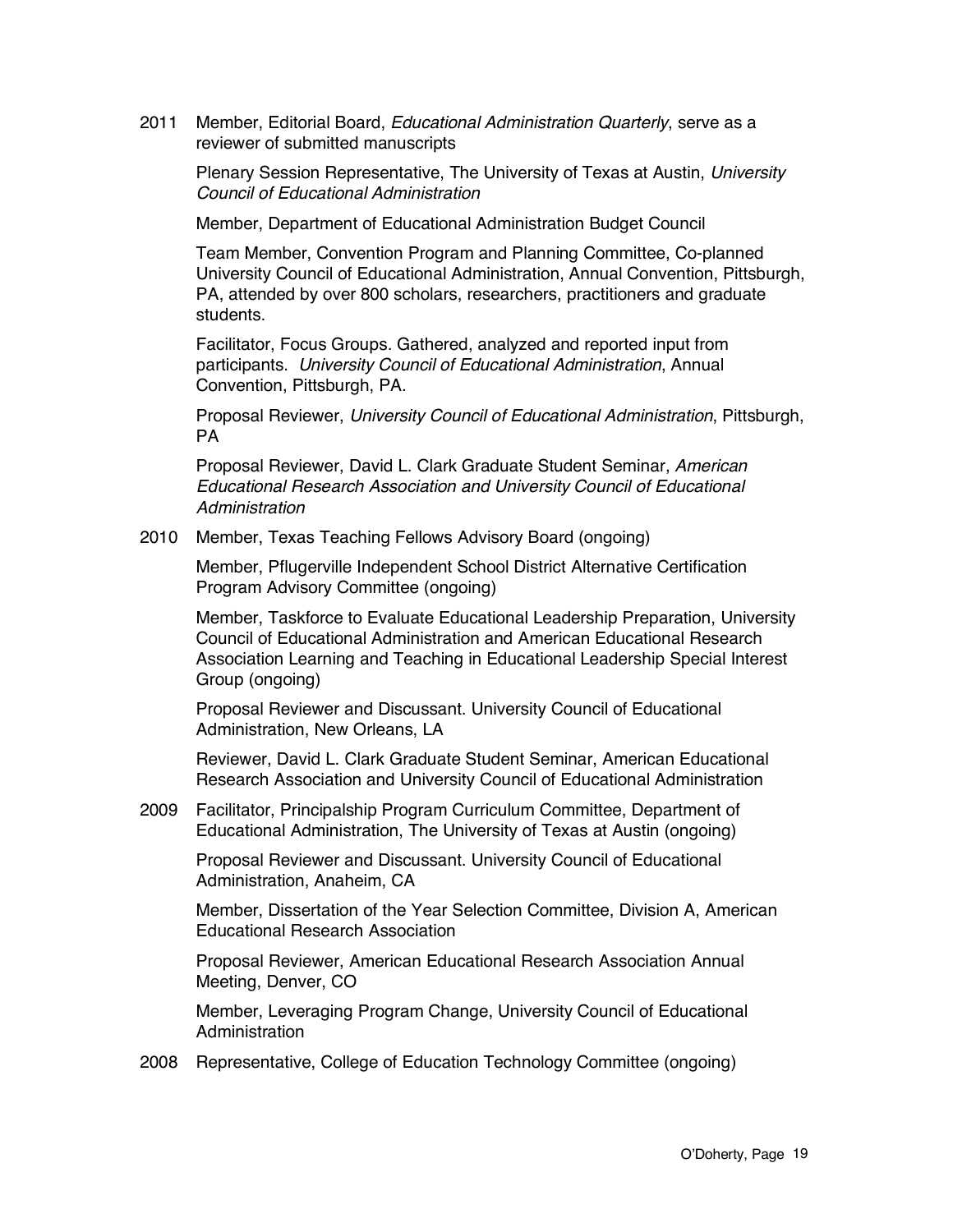Proposal Reviewer and Discussant. University Council of Educational Administration, Orlando, FL

Proposal Reviewer, American Educational Research Association Annual Meeting, San Diego, CA

Member, Principalship Program Director Search Committee, Department of Educational Administration, The University of Texas at Austin

Member, Urban Leadership Development Project, University Council of Educational Administration

Facilitator, Principalship Program Advisory Board, Department of Educational Administration, The University of Texas at Austin

- 2006 Proposal Reviewer, University Council of Educational Administration, San Antonio, TX
- 2004 Professional Development Facilitator, Round Rock Independent School District. Led eighty Assistant Principals in exploration and application of characteristics of professional learning communities (2004-2006).
- 1998 Mentor, Round Rock Independent School District. Mentored three assistant principals who each later served as principals in Round Rock Independent School District, Round Rock, Texas (1998-2006).

# **Consulting Contributions**

Leading Meaningful Educational Change as a Peer: Building Trust, 2019 Overcoming Resistance and Supporting Adoption of New Practices**,**  *Snohomish School District Snohomish, Washington* Developed and delivered professional learning sessions for about 20 Learning Support Specialists & Teaching & Learning Specialists. Participants refined coaching practices and practiced use of pre-mortem protocol.

Standards and Evaluation Systems, Office of Educator Quality 2009-2011 *Missouri Department of Education Jefferson City, Missouri* Disseminated research and consulted with Michelle D. Young, Ph.D., and state of Missouri education stakeholders to review both process and products to provide critical feedback during state-wide development of teacher and principal standards, rubrics, and assessment instruments

Building Student Ownership for Learning 2007 *West Junior High School, Richardson ISD* **Richardson, Texas** *Richardson, Texas* Conducted student and teacher interviews and designed targeted professional development to increase teacher inclusion of student voice in the design of individualized, interest-based instruction.

Collaborative Math Curriculum Re-Design 2003-2004 *Telluride School District, Telluride, Colorado*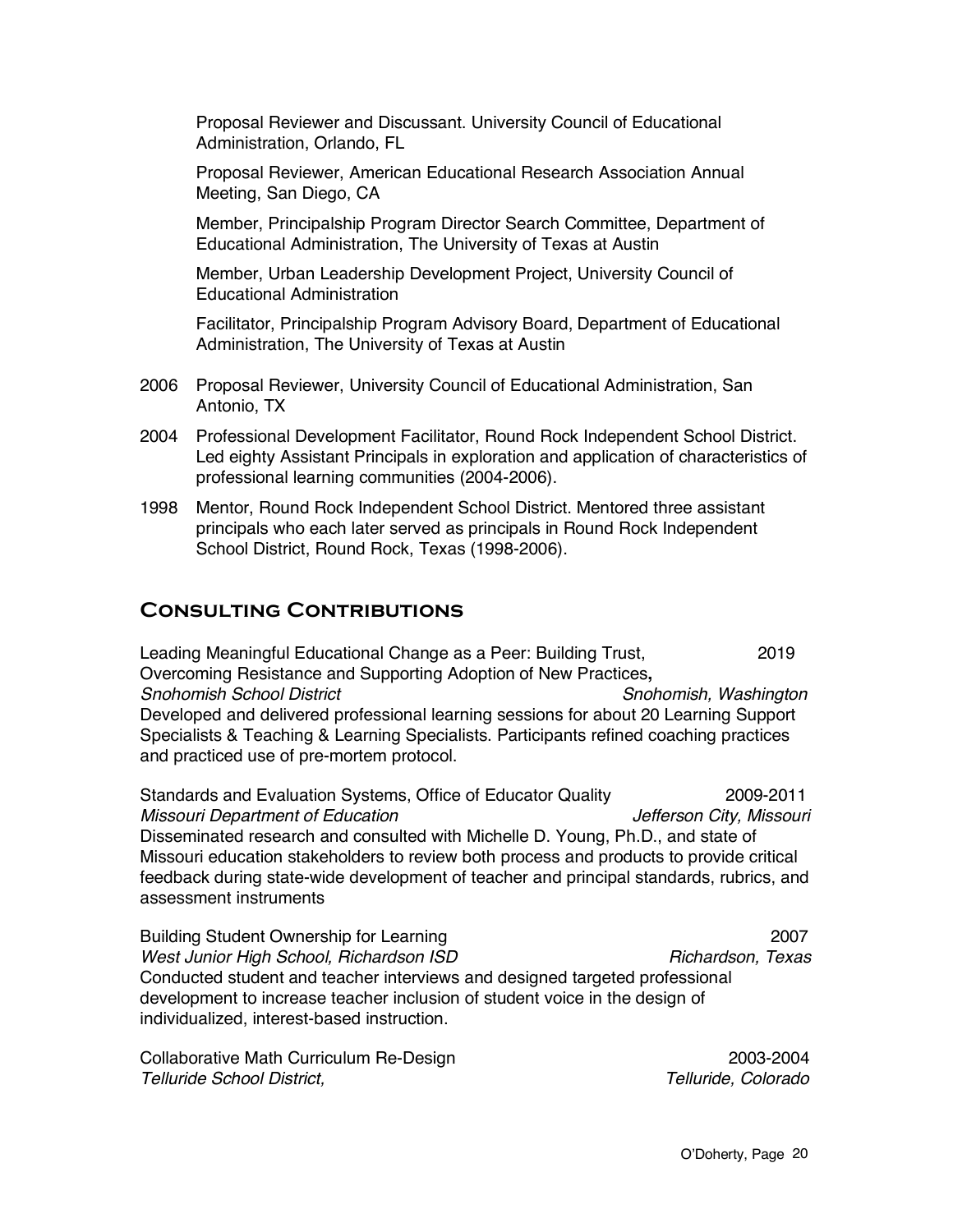Facilitated process for horizontal and vertical alignment of math curriculum and assessment to prepare the district to offer algebra to all eighth grade students.

## **Professional Educator Experience PreK-12**

Principal 2004-2006 *Ridgeview Middle School, Round Rock ISD Round Rock, Texas*

Formed steering committee of African American families to work side-by-side with teachers and staff members to interrogate school culture of low expectations. In two years, mathematics achievement among African American students increased from 57% to 70% passing the state mathematics exam. Received \$50,000 State of Texas Capital Improvement Grant that enabled deployment of School-wide Enrichment Model. Ridgeview MS earned Recognized Rating in 2006 after three previous years of Academically Acceptable ratings.

Principal 2002-2004 *Stony Point Ninth Grade Center, Round Rock ISD Round Rock, Texas*

Created a culture of shared accountability and systems of support to develop distributed leadership among stakeholders. Increased the percentage of freshman earning promotion to sophomore status from 85 to 95 percent in just one year. Assisted with securing \$500,000 US Department of Education Smaller Learning Communities Grant.

| Principal                                  | 1998-2002         |
|--------------------------------------------|-------------------|
| Laurel Mountain Elementary, Round Rock ISD | Round Rock, Texas |

Deployed campus-wide vertical and horizontal curriculum alignment that resulted in adoption of school-wide enrichment model. School earned state Exemplary ratings every year for the next four years.

| <b>Assistant Principal</b>                                  | 1994-1998         |
|-------------------------------------------------------------|-------------------|
| Gattis Elementary, Round Rock ISD                           | Round Rock, Texas |
| <b>Assistant Principal</b>                                  | 1993-1994         |
| Gattis Elementary and Fern Bluff Elementary, Round Rock ISD | Round Rock, Texas |
| Assistant to the Principal and Fifth Grade Teacher          | 1992-1993         |
| Forest North Elementary, Round Rock ISD                     | Round Rock, Texas |
| Teacher, Primary Alternative Learning Center                | 1989-1993         |
| Robertson Elementary, Round Rock ISD,                       | Round Rock, Texas |
| Teacher, Self-Contained Emotionally Disturbed Unit          | 1984-1986         |
| Lyndon Baines Johnson High School, Austin ISD               | Austin, Texas     |

# **Other Work Experience**

| Mortgage Loan Processor        | 1986-1989     |
|--------------------------------|---------------|
| <b>Realty Mortgage Company</b> | Austin, Texas |

O'Doherty, Page 21